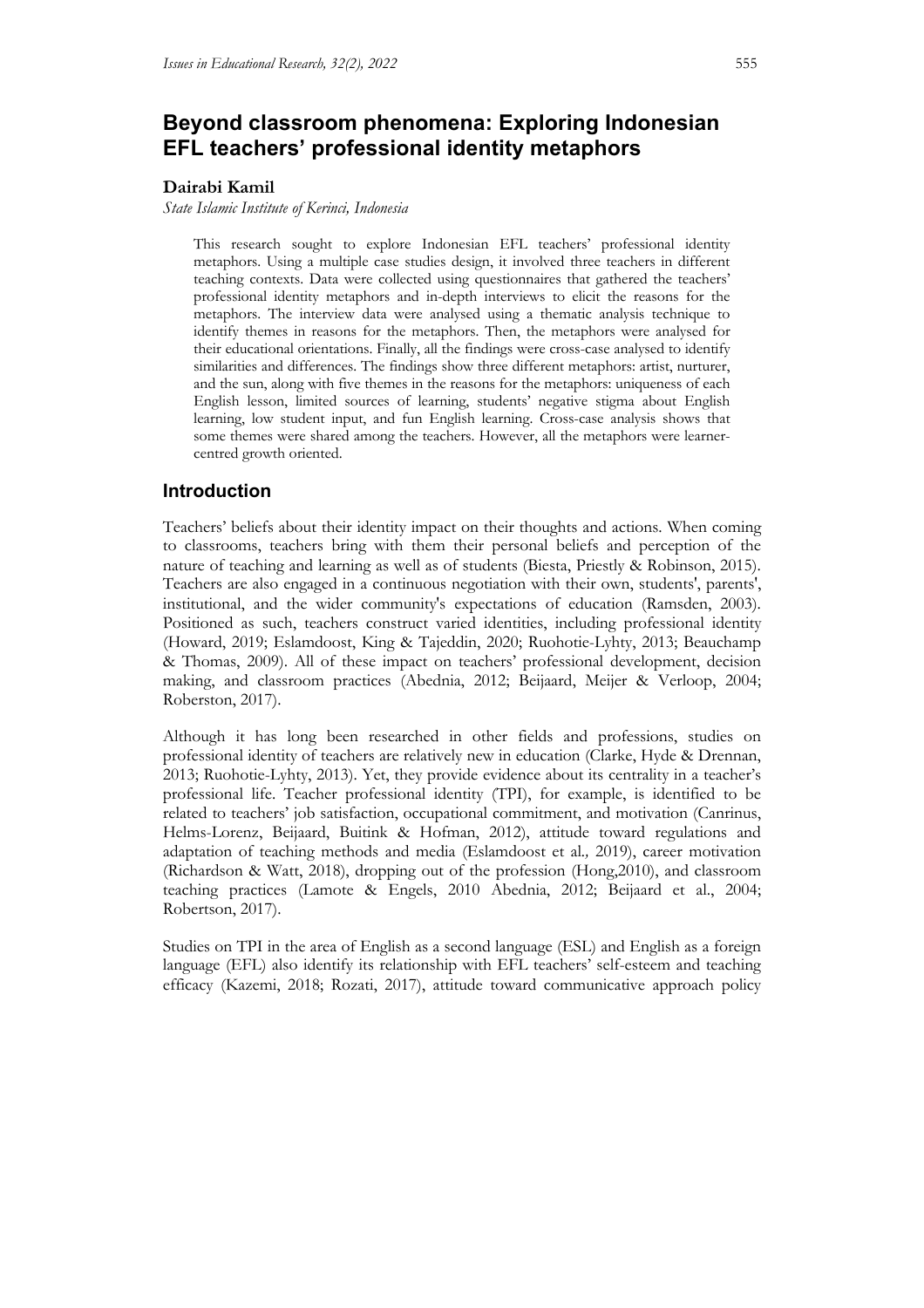(Han, 2016), teachers' research interest and engagement (Xu, 2014), and practicum experience (Nagamine, 2012). These studies support the suggestion made by Varghese, Morgan, Johnston and Johnsom (2005) that –

In order to understand language teaching and learning we need to understand teachers; and in order to understand teachers, we need to have a clearer sense of who they are: the professional, cultural, political, and individual identities which they claim or which are assigned to them (p.22).

However, as a result of the complexity of the construct, teachers often find it difficult to conceptualise and communicate their identities (Odum, 2017). To address this problem, researchers have approached the issue using metaphor analysis (e.g. Thomas & Beauchamp, 2011; Kram, Wasserman & Yip, 2012; Yesilbursa, 2012; Zhu & Zhu, 2018; Zhu, Rice & Zhu, 2020). Lakoff and Johnson (1980) argued that language, human's conceptual system, thought and action are essentially metaphorical in nature. This system shapes human's functioning, interactions, and perceptions of realities. Therefore, in conceptualising and communicating complex phenomena, such as identities, human beings rely on metaphors (Sorsana & Trognon, 2018). Studies (Coombs & Zhou, 2010; East, 2009; Ma & Gao, 2017; Thomas & Beauchamp, 2011; Nguyen, 2016) support the suggestion that metaphor is "an extraordinarily powerful tool through which the teacher can express more fully the meaning of what he or she does and explore what it is to be a teacher" (Provenzo, McCloskey, Kottkamp & Cohn, 1989; p.551).

Research on professional identity of Indonesian English as a foreign language (EFL) teachers is still scarce. The literature shows that it started to grow within the last couple of years and mainly focused on factors of TPI construction such as emotion, self-efficacy, professional competence (Lomi & Mbato, 2020), teaching practicum experience (Triutami & Mbato, 2021), religious identity (Yumarnamto & Prijambodo, 2020), non-native speaker status of the teachers (Setiawan, 2015), competing values (Qoyyimah, Singh, Exley, Doherty & Agustiawan, 2020), stress and resilience (Diasti, 2021), vulnerability and burnout (Florida & Mbato, 2020), ethnicity (Widodo, Fang & Elyas, 2020), and school type preference (Rosari, 2019). However, these studies explored the TPI of EFL teachers in the same level of teaching, mainly on secondary school level, through narrative inquiries and quantitative methods. Research involving teachers in different teaching contexts, in which comparisons can be made, that explores how the teachers perceive their TPI have been overlooked. In addition, to date, research that explores Indonesian EFL TPI through metaphor analysis is still absent. In light of this, the present study aims to fill this gap by exploring and comparing how Indonesian EFL teachers in different levels of teaching perceive their TPI by exploring their metaphors, the reasons behind the metaphors, and the educational orientations of the metaphors (Oxford et al., 1998).

## **Theoretical framework and review of the literature**

#### **Teacher professional identity**

As TPI is a specific type identity, discussions on it should embark on the concept of identity, and then to professional identity. Yet, although many studies have been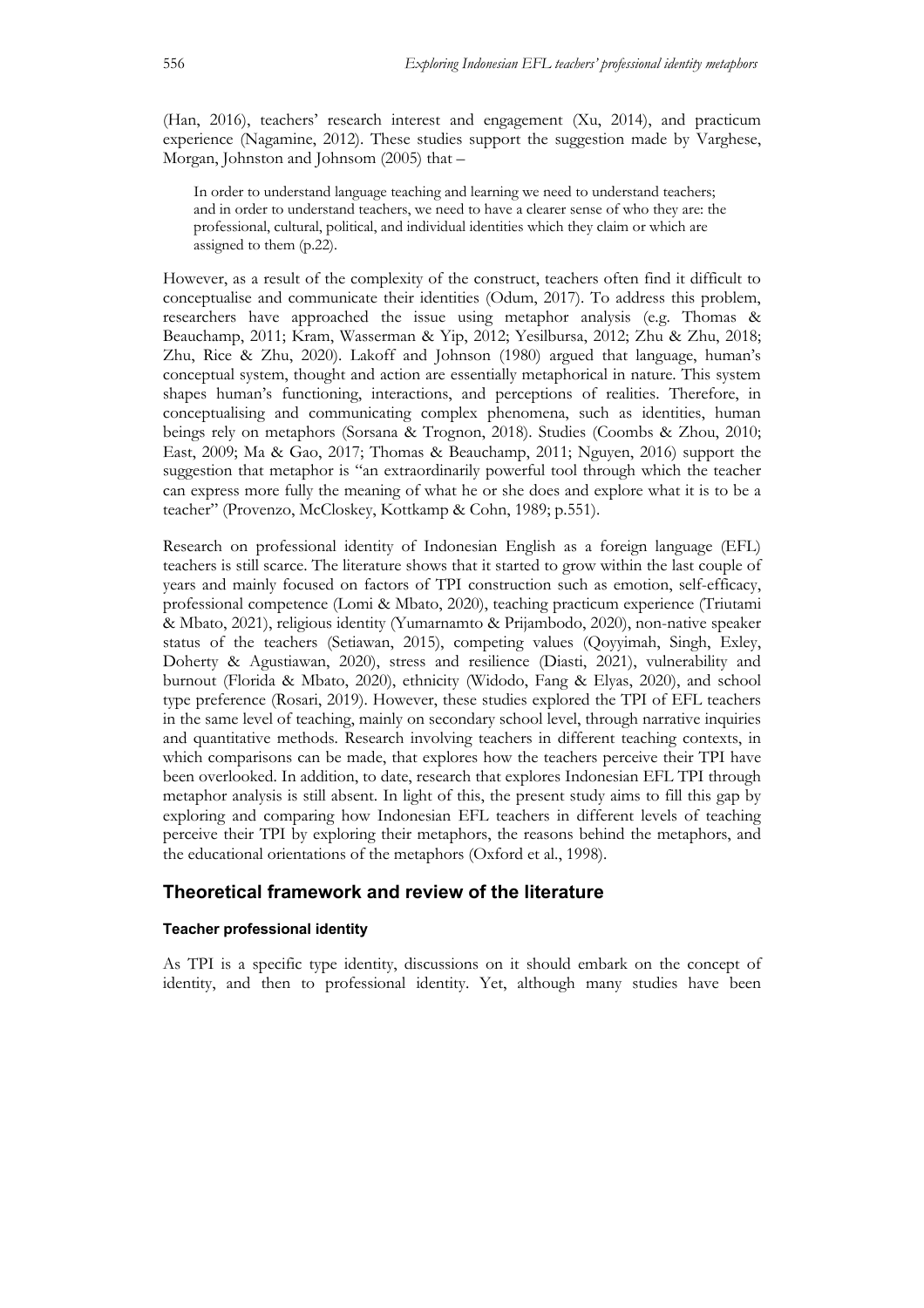conducted on it, the concept of identity has been understood in many different perspectives and associated with a number of other concepts (Beijaard. Meijer & Verloop, 2004; Richards, 2006; Hsieh, 2010; Jaspal, 2014; Odum, 2017). However, Runcieman (2015) suggested that, overall, there are two general approaches on the concept of identity. First, a psychological approach that focuses on personal aspects that make a person unique to others. Second, a sociological approach that "...is more concerned with how people negotiate the social world around them, how they learn social roles through personal experience, and by negotiating their own position in relation to them assume a certain 'social identity' or identities." (p.35).

Identifying a common ground in the two approaches to identity, Vignoles, Schwartz, and Luyckx (2011) offered an integrative view of identity. They suggested that any conceptualisation of identity fundamentally centres on the question of "Who are you?" or "Who am I?" or "Who are we?". Despite the simplicity, they argued, the question "masks a considerable amount of complexity" (p.2) as responses to the questions can refer to a personal definition of self, to an identity of a group of individuals one associates with, or to practical undertakings one does as a being (Vignoles et al., 2011). As such, level-wise, identity can be distinguished into three levels, i.e. individual, relational, and collective, that simultaneously reflect the nature and contexts wherein each of them develops (Vignoles et al., 2011). *Individual identity* pertains to one's personal values and beliefs, standard for behaviour, decision making, self-esteem, self-evaluation and other concepts related to one's self-definition. *Relational identity* refers to how one perceives his or her roles in relation to others. Such roles include, for example, parents, husband or wife, client, etc (Vignoles et al.*,* 2011). *Collective identity* "refers to people's identification with the groups and social categories to which they belong, the meanings that they give to these social groups and categories, and the feelings, beliefs, and attitudes that result from identifying with them" (Vignoles et al., 2011: 4). This identity includes ethnicity, religion, gender, families, work groups, and any other social groups with which one is identified or one identifies oneself (Vignoles et al., 2011).

The notion of TPI is related to the fact that one's identity is considerably shaped by one's profession (Runcieman, 2015). TPI has been largely viewed within sociological perspectives which include, first, a macrosociological theory that sees TPI as a product of a person's being part of bureaucratic and economic systems; second, a structural functional approach which sees individuals unconsciously develop their TPI through a process of of professional training, taking on and performing a particular role or profession in society and its responsibility; and third, symbolic interactionism approach that sees TPI as being consciously constructed by individuals in their social interaction and recognises variations in TPI construction (Bargerstock, 2016).

Despite the continuous growth of studies on TPI, scholars (Beijaard et al., 2004; Maclean & White, 2007; Beauchamp & Thomas, 2009; Trent, 2010; Hsieh, 2010) have proposed different understandings of TPI and the ways it has been studied. However, a synthesis of the nature of the construct on which the present study is conceptualised can be outlined. First, TPI refers to how a teacher perceives himself or herself amid the influences of personal perception of self and as a professional in a particular educational context (Pillen,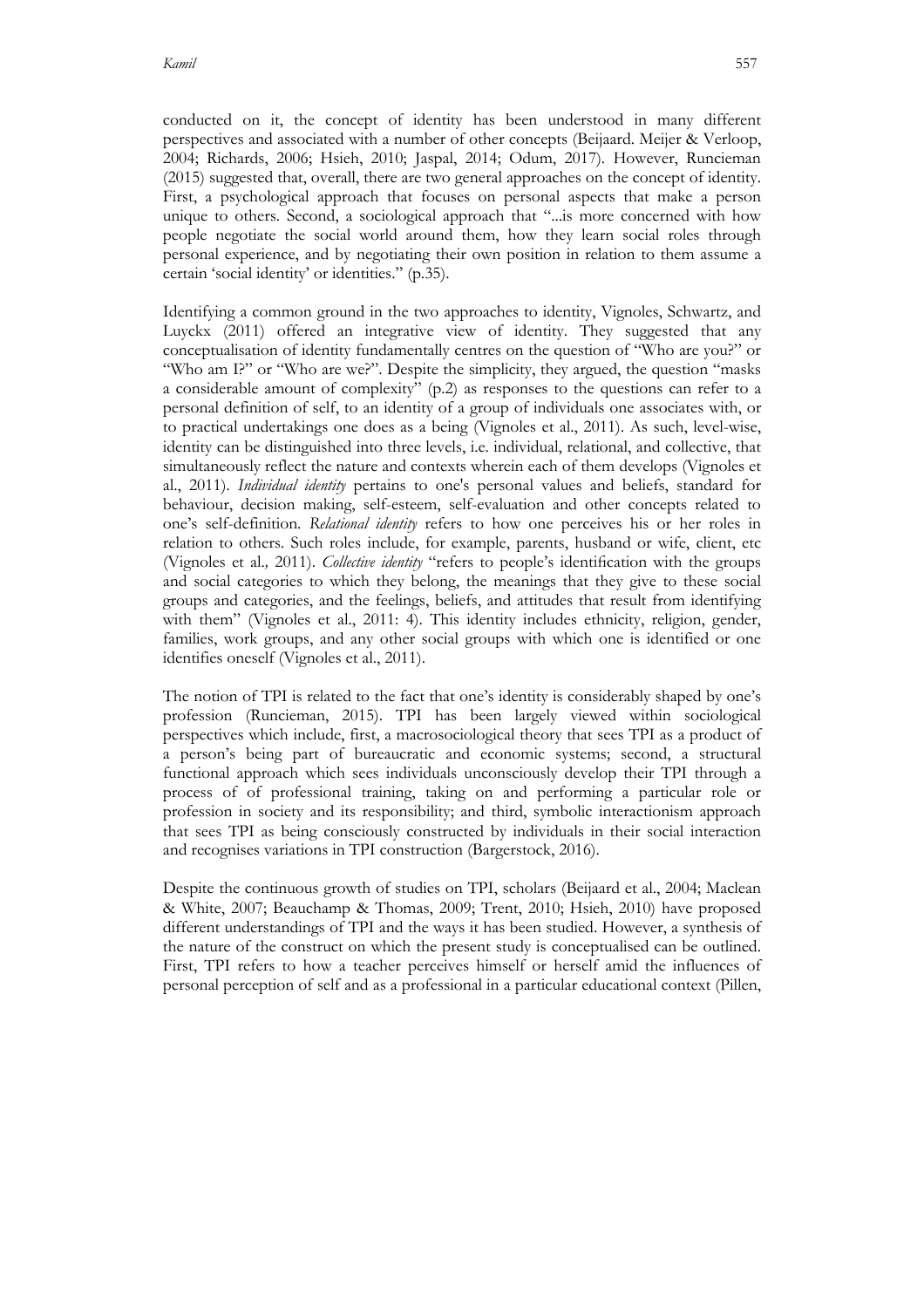Beijaard & den Brok, 2013). Second, as a result of the complexity of contexts within which it is constructed, TPI is dynamic. As such, teachers may perceive themselves as having more than one TPI (Mockler, 2011). Third, TPI develops under influences of a web of factors such as personal identity, emotion, self-image, education and training, environment, socio-political contexts, pre-service to in-service induction period, and job and life experience (Karaolis & Philippou, 2019; Prabjandee, 2019; Hsieh, 2010). Fourth, TPI impacts on teachers' development, decision making, and professional performances inside and outside the classroom (Abednia, 2012; Beijaard et al., 2004). In EFL contexts, attempts to conceptualise and research on EFL TPI draws on the general concepts of TPI discussed above.

## **Metaphor as a window to TPI**

Etymologically, the term metaphor comes from a Greek word meaning "to carry across" (Hirsch, 2014). Lakoff and Johnson (1980) conceptualised metaphors as "understanding and experiencing one kind of thing in terms of another" (p.5). They argued that human beings think and talk metaphorically by applying words and phrases to new concepts or objects to extend lexical meaning (Lakoff & Johnson, 1980). Therefore, metaphor is a norm of communication, not an exception. In fact, metaphor is the usual way in which common concepts are represented (Lakoff & Johnson, 1980). They, furthermore, categorised conceptual metaphors into three types: structural, orientational, and ontological. A structural metaphor expresses one concept in terms of another concept (Lakoff & Johnson, 1980). Hence, the expressions "You are wasting my time" or "How do you spend your time these days?" reflect the basic metaphor of "Time is money" (pp.7-8). An orientational metaphor presents spatial and orientational experiences. Thus, the expressions "I am feeling up today"or "My spirit sank" root in the basic metaphors of "Happy is up; sad is down" and "Conscious is up; unconscious is down" (pp14-17). Ontological metaphors refer to "ways of viewing events, activities, emotions, ideas, etc., as entities and substances" (p.25). Thus, an expression like "Inflation is lowering our standard of living" reflects the view that "Inflation is an entity" (p.25).

A considerable number of studies have used metaphors as a tool for exploring teacher identity and TPI in general as well as EFL TPI. Pre-service and in-service teachers have been found to identify themselves as artists, mothers, trial judges, intercultural promoters, democrats (Nguyen, 2016), overhead projector, whisperer, entertainer, challenger, guide, elevator (Yesilbursa, 2012), knowledge provider, moulder/ craftsperson, curer/ repairer, change agent, counsellor, nurturer, facilitator, and democratic leader (Saban, Kocbeker & Saban, 2007).

Researchers have also studied the educational orientations of TPI metaphors. Chen (2003) suggested five types of orientation: art-oriented (e.g., teaching is entertaining), businessoriented (e.g., teaching is marketing), science-oriented (e.g., teaching is a treasure hunt), power-oriented (e.g., a teacher is a captain), and personal dynamics metaphor (e.g., teaching is a game). Xiong, Li and Qu (2015) identified a typology consisting of three types based on the teachers cognitive model: educational journey (e.g., English teacher as instructor), educational building (e.g., teacher as engineer), and educational conduit (e.g.,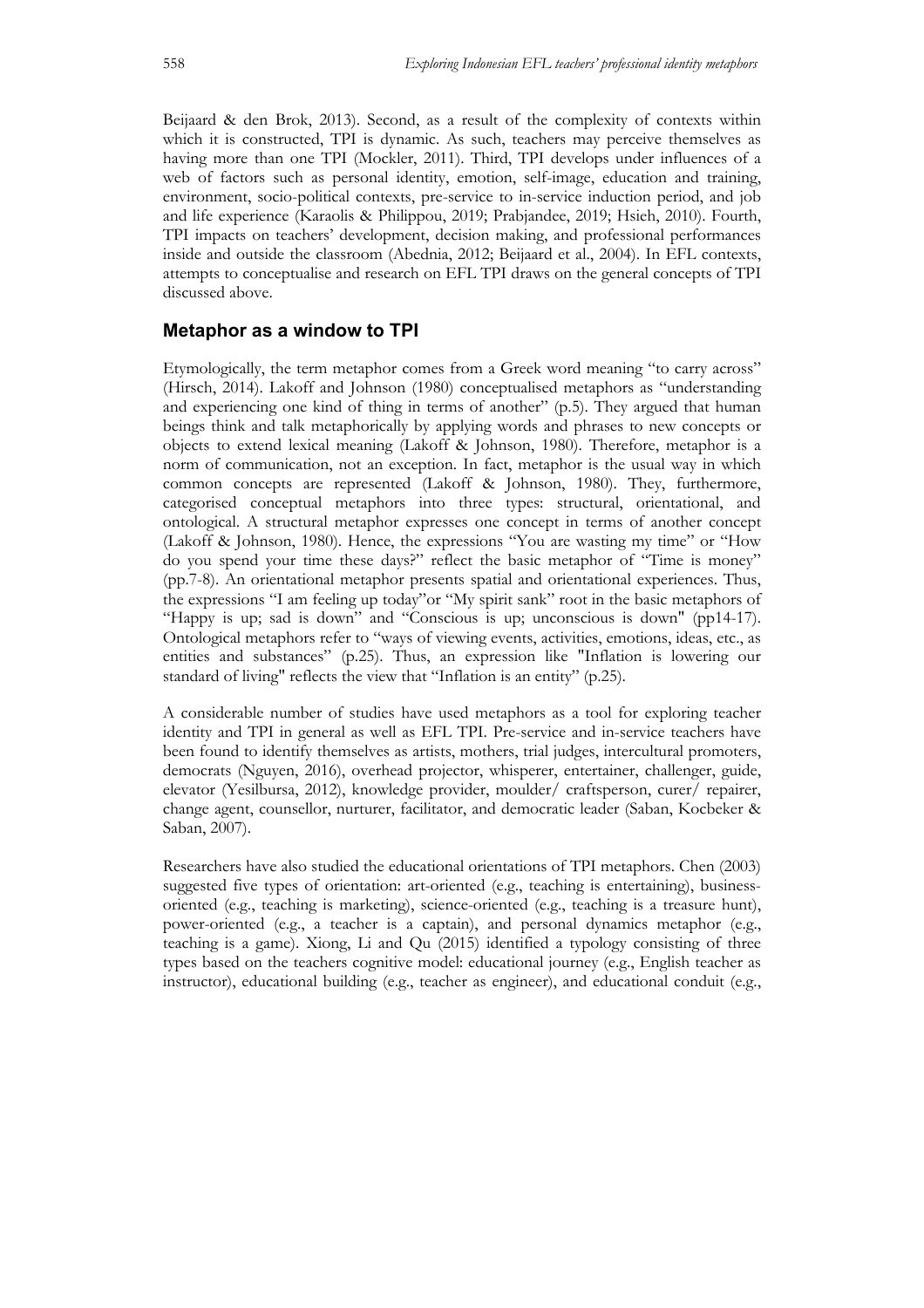English teacher as envoy). In addition, Oxford et al (1998) proposed a four-part typology based on philosophies of education: social order (e.g., teacher as doctor), cultural transmission (e.g., teacher as conduit), learner-centred growth (e.g., teacher as scaffolder), and social reform metaphors (e.g., teacher as acceptor). The present study uses Oxford et al.'s (1998) framework in analysing the participants' metaphor orientations.

Oxford et al.'s (1998) typology is based on the nature of control the teacher and the student have in the process of learning, and the focus of education in each of the orientations. The social order philosophy contends that education should be directed toward social reproduction by training and preparing individuals to assume responsibilities in the society based on their abilities. Thus, teachers are viewed as technicians who lead and control the process of learning that focuses on "molding learners for the needs of society" (Oxford et al., 1998, p.7). The cultural transmission philosophy sees education as a medium for transferring culture, knowledge, and values from a generation to the next. Education is viewed as a part of the acculturation process of students, under teachers' control, into a society, focusing on provision of information for the student by the teacher (Oxford et al., 1998). In the learner-centred growth viewpoint, education should seek to facilitate the development and actualisation of learners' innate potential to the fullest and to accommodate their personal uniqueness. Therefore, there should be a shared control of the process of learning by the teacher and the student (Oxford et al., 1998). The social reform philosophy argues that education should ultimately be aimed at creating a better world by promoting diversities in learners and societies. It also calls for a shared control of the process of learning by the teacher and the student (Oxford et al., 1998).

# **Method**

This study used a multiple case study approach (Stake, 2013) involving three individual cases (EFL teachers). The following subsections present the participants, data collection and data analysis techniques.

# **Participants**

The three EFL teachers participating in this study were (all are pseudonyms), first, Wella, (female, 34), lecturer with eleven years of teaching experience, teaching at a state university located in a province's capital. Second, Sony, (male, 33), a senior Islamic high school teacher with eleven years of teaching experience, teaching in a small municipality town. Third, Ani, (female, 28), a junior secondary school teacher with 3 years of teaching experience, teaching in a rural area. All the participants had a bachelor degree in English education. They were purposively selected for the study through a written invitation sent by email asking for their availability for participating in the study. The invitation also included a brief description of the research and a research participant consent form.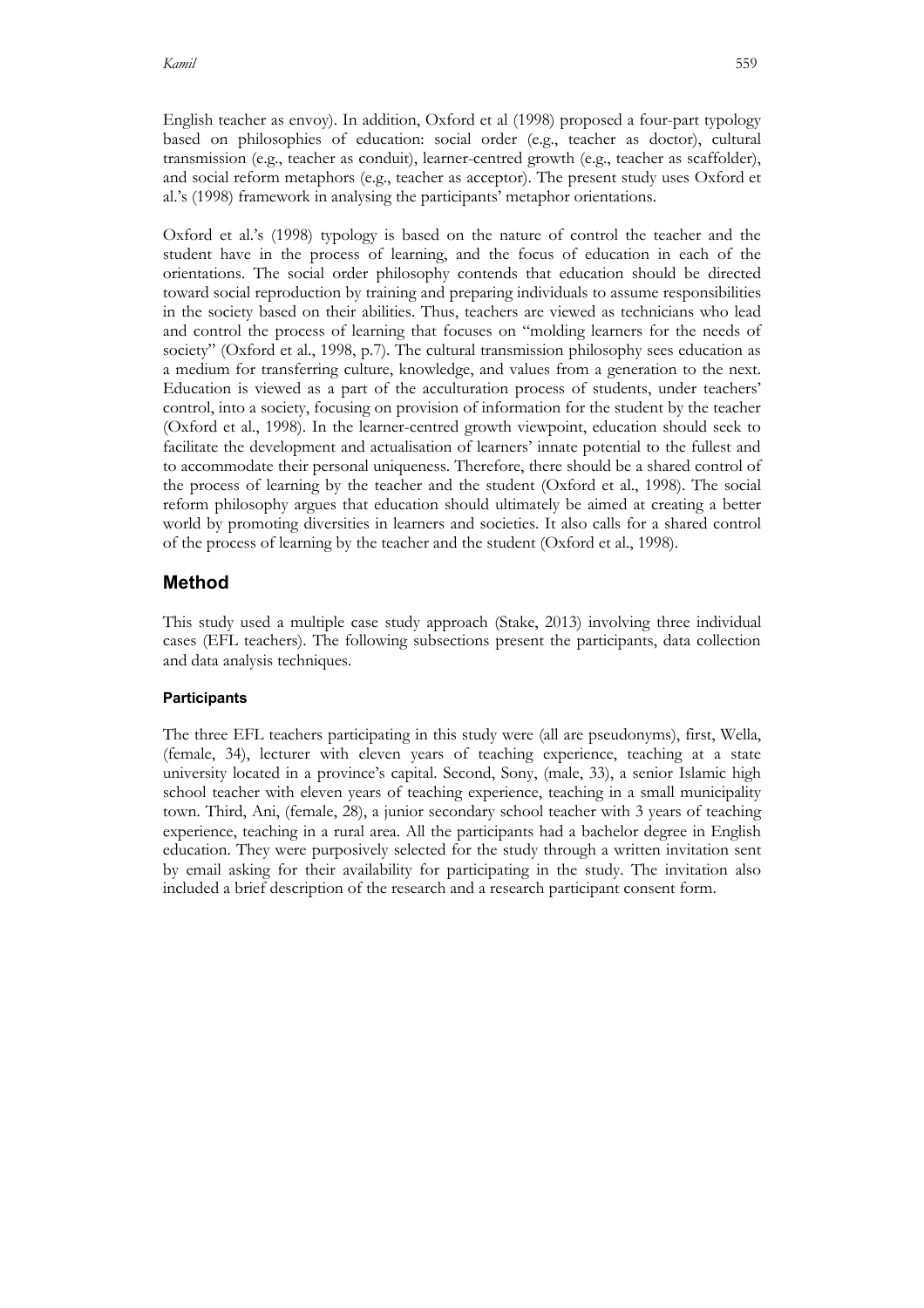#### **Data collection**

To obtain a comprehensive understanding of the phenomena under question, two types of data were collected. First, the teachers' TPI metaphors, which were collected through an open-ended questionnaire in English, sent by e-mail prompting them to identify a metaphor that best describes their TPI by completing the sentence *"An EFL teacher is a/an.....".* A brief description of what a metaphor is was provided, with some examples. The questionnaire also collected demographic information on educational background, context of teaching, and teaching experience. The teachers were given as much time as they needed to complete and return the questionnaire. All three returned the completed questionnaire within two days. Second, data were also collected through audio recorded, semi-structured, in-depth interviews which were conducted face-to-face in Indonesian, at the time and place agreed by the paticipants. The interviews sought to explore the reasons for the metaphors they constructed in the questionnaire. The collection of the two types of data also helped to ensure that the meanings of the metaphors as understood by the researcher accorded with those of the teachers' themselves (Patchen & Crawford, 2011). This is important as metaphors are essentially personal in nature and their meanings are subject to specific users and contexts (Erickson & Pinnegar, 2017; Patchen & Crawford, 2011).

### **Data analysis**

Data analysis proceeded in three stages. First, the interview transcriptions were analysed using *thematic analysis* (Braun & Clarke, 2020) for the reasons behind the constructed metaphors.

| Key       | Social                                                | Cultural                                 | Learner-centred                                    | Social                                                              |
|-----------|-------------------------------------------------------|------------------------------------------|----------------------------------------------------|---------------------------------------------------------------------|
| aspects   | order                                                 | transmission                             | growth                                             | reform                                                              |
| Control   | Teacher control                                       | Teacher control                          | Shared teacher and<br>student control              | Shared teacher and<br>student control                               |
| Focus     | Shaping learners<br>through external<br>reinforcement | Unidirectional<br>information-<br>giving | Facilitating<br>development of<br>innate potential | Encouraging mult-<br>iple viewpoints in<br>community of<br>learners |
| Archetype | Moulding                                              | Gate keeping                             | Gardening                                          | Democratising                                                       |

Table 1: Four perspectives on education

Source: Oxford et al. (1998, p.7)

This was done by: (1) conducting data familiarisation by reading the transcripts repeatedly and making familiarisation notes on parts that correspond to the purposes of the study; (2) Applying systematic data coding in the form of colour coding on a computer word processor software for potential themes; (3) generating initial themes from the coded and collated data; (4) developing and reviewing the themes; and (5) refining, defining and naming themes. (Braun & Clarke, 2020). Second, the metaphors and the identified themes were analysed for their orientations using Oxford et al.'s (1998) framework (Table 1). The framework is used in the present study because it provides basic educational concepts to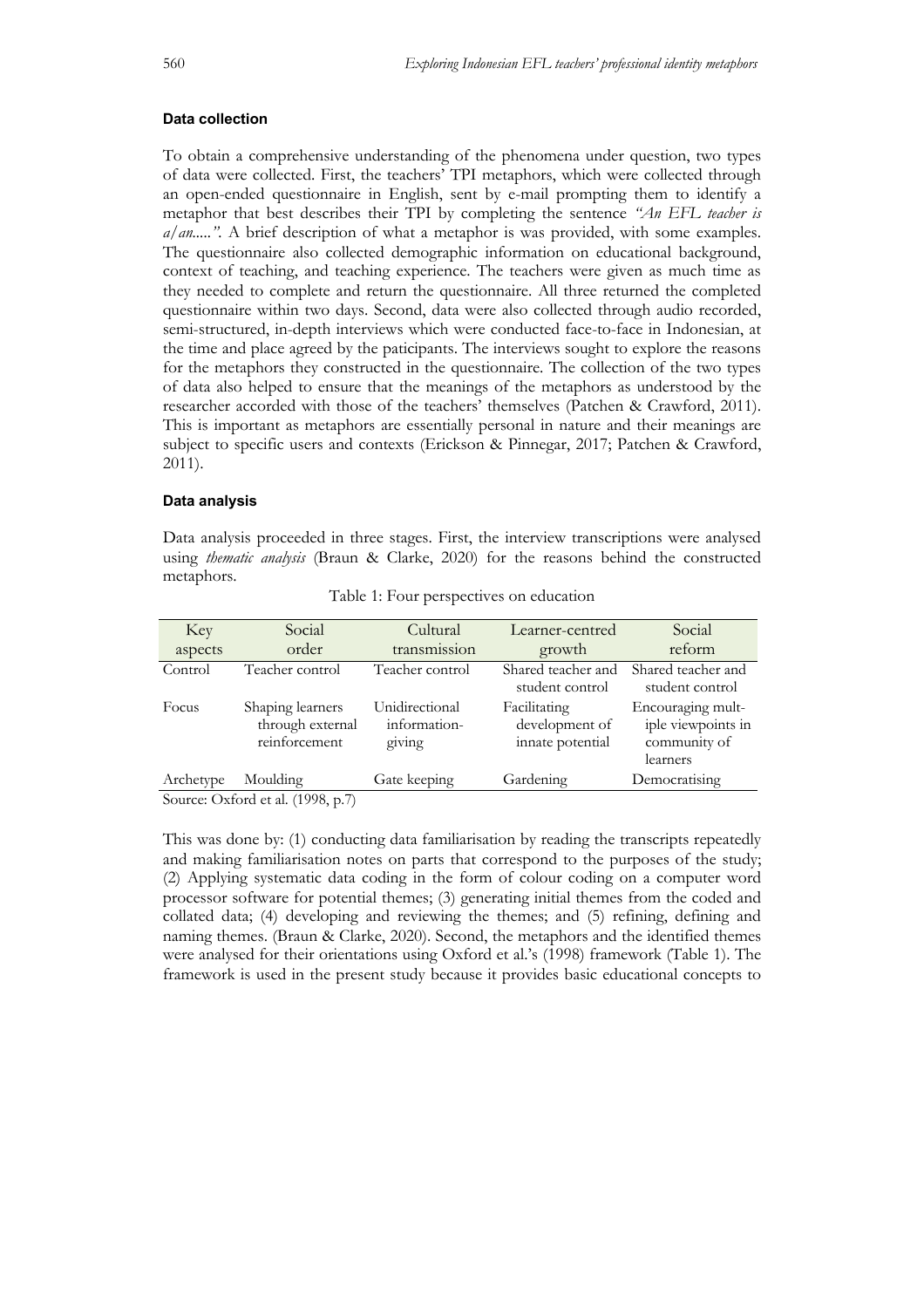which the teachers' TPI metaphors can be traced back. Finally, all the findings from the individual cases were assembled for a cross-case analysis (Borman, Clarke, Cotner & Lee, 2006) to identify similarities and differences among them. To ensure the trustworthiness of the study, a *member checking* technique (Candela, 2019) was conducted. The accuracy of the interview transcripts, the findings of the study, and the English translated parts of the transcripts to be quoted in the research report were communicated to the teachers. After some revisions, the teachers agreed on their accuracy.

# **Findings**

This section presents: (1) the metaphors constructed by each of the teachers in the questionnaire; (2) accounts elicited in the semi-structured interviews on the reasons why they perceived their TPI as reflected in the metaphors; (3) the themes for the reasons identified through thematic analysis; (4) the orientation of each of the metaphors within Oxford et al's (1998) typology; and (5) the results of the cross-case analysis.

## **Wella: An EFL teacher is an artist**

Wella saw her professional identity resembled an artist. One factor that had ensured her of the idea of the metaphor was what she perceived as the fact that every single teacher, class and lesson was unique. She described:

I believe that….. even though, for example…. there are fellow teachers graduating from the same faculty…. I mean I assume that we have the same input of knowledge to be applied as a teacher. But what really happens in the classroom is different. I mean every single class is different. Although, for instance I compare it to my colleagues who graduated from the same faculty, teaching the same level of students, the same students, but what happened in the classroom is different. (Wella)

She believed that teaching is a teacher's individual activity and depends largely on his or her capability and this was like an artist. She saw that there were characteristics of an artist in her job, particularly in creating a conducive learning atmosphere and implied her students' negative attitude to English learning:

Then there are some characteristics of an artist in a teacher. Especially, in teaching language, you try to make students want to learn the language. They are not afraid of it. It's different from teaching mathematics (laugh) or physics. In teaching language… uhm… I want a comfortable and interesting atmosphere. So, there should also be an entertaining factor. In order to make students interested in learning, they can learn well. I'm aware of these factors. Sometimes I also use songs. The main objective is to make the learning atmosphere interesting. To me this is similar to an artist. (Wella)

She, furthermore, related her view of her artist metaphor to language teachers in general, highlighting the need to address students' interests: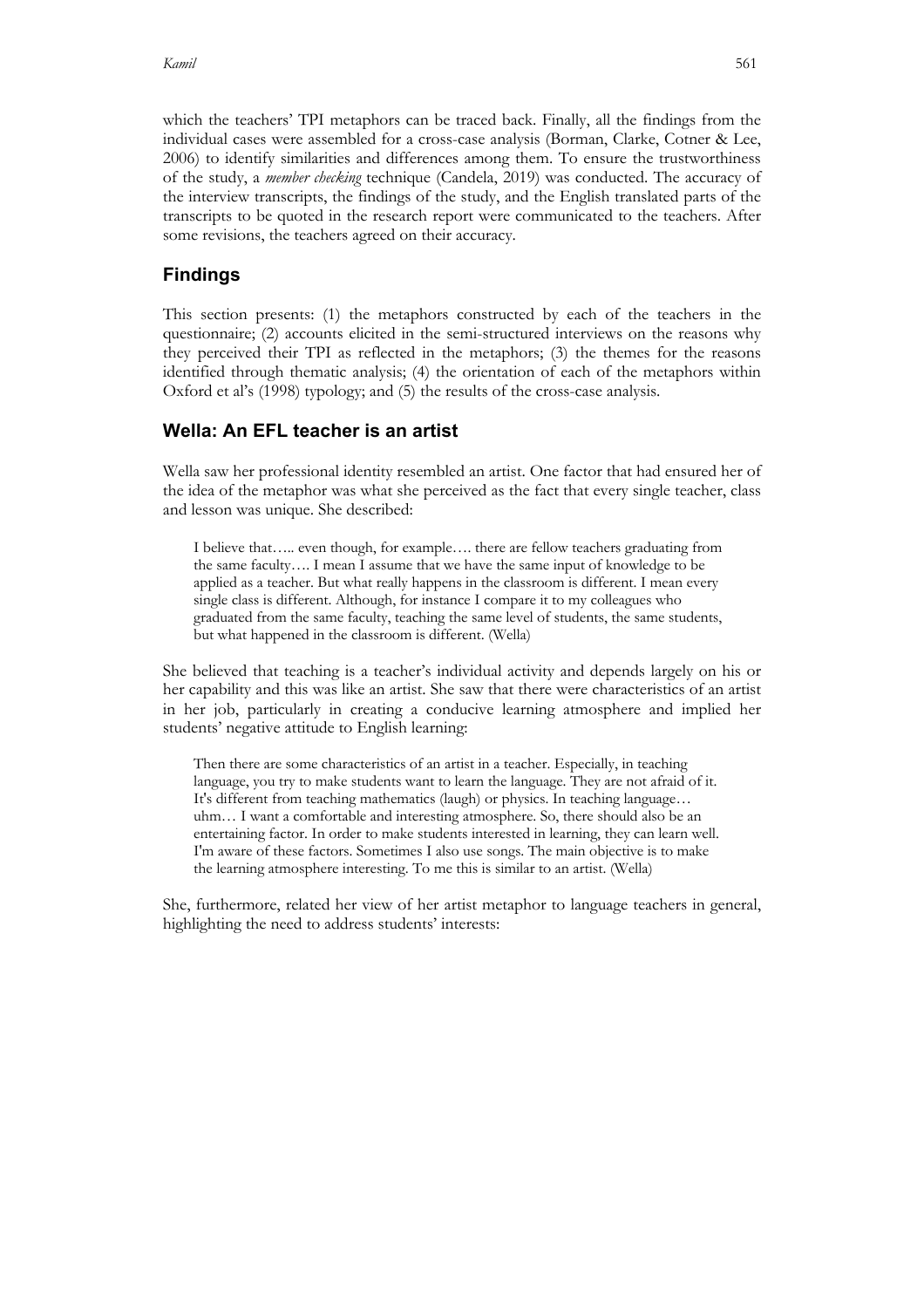I feel it with the teaching of English. Not only English, but also with other languages. There is an entertaining bit too. We also consider what students' interests are. There are so many things we can create and give in a language class. So it's not strict, it's flexible. (Wella)

Wella's accounts, to a great extent, reflected a shared teacher-and-student control over the learning process, and focused on facilitating the development of her students' innate potential. Thus, her "artist' metaphor fits the learner-centred growth orientation of Oxford et al.'s (1998) typology.

> Table 2: Significant meaning statements structured as thematic clusters in the reasons for the metaphor of "An EFL teacher is an artist"

| Meaning statement                                       | Main idea                                 | Theme                 |
|---------------------------------------------------------|-------------------------------------------|-----------------------|
| Every single class is different;                        | Every single teacher, class Uniqueness of |                       |
| What happened in the classroom is different.            | and lesson were                           | individual English    |
|                                                         | unique.                                   | lesson.               |
| They are not afraid of it.                              | English was not the                       | Negative stigma about |
| You try to make students want to learn the<br>language. | students' favourite<br>subject.           | learning English.     |
| I want a comfortable and interesting<br>atmosphere.     | Learning English should<br>be fun.        | Fun learning.         |
| There should also be an entertaining factor.            |                                           |                       |

### **Sony: An EFL teacher is a nurturer**

Sony perceived his professional identity as a nurturer. He described that "A nurturer should be a patient one. Should be patient, hardworking, and diligent." He compared his nurturer identity to moral obligation characteristic of baby-sitting activities and related it to the context of the Islamic school (madrasah) where he taught and to the students whom he described as 'low input' ones:

Well……, since I'm teaching in the context of a madrasah, as I have mentioned, where the students…… to be honest, are not so good, as a teacher I'm supposed to be extra patient. So, it's really like a nurturer. Just like nurturing children. Patience is a must. Also, hardworking, careful, as well as diligent. And an important thing of a nurturer, a nurturer nurtures. Just like a nurturer looks after a baby. Not physically, but morally and mentally. How to get them back on the right course when they already went off it. We nurture them. We show them the right path". (Sony)

Sony also related the demand of this TPI to a general assumption among students that English was one of difficult subjects that posed a threat to them. Therefore, the students ought to be led through the process of accepting English:

Just like math, students tend to see English as a threat for them. If as teachers we don't show them our nurturing nature, I'm sure that they will run away even before we can teach them. And they wouldn't be able to avoid this threat. If we are not a nurturer in nature or if we don't have this role, they will see English teachers as a group of teachers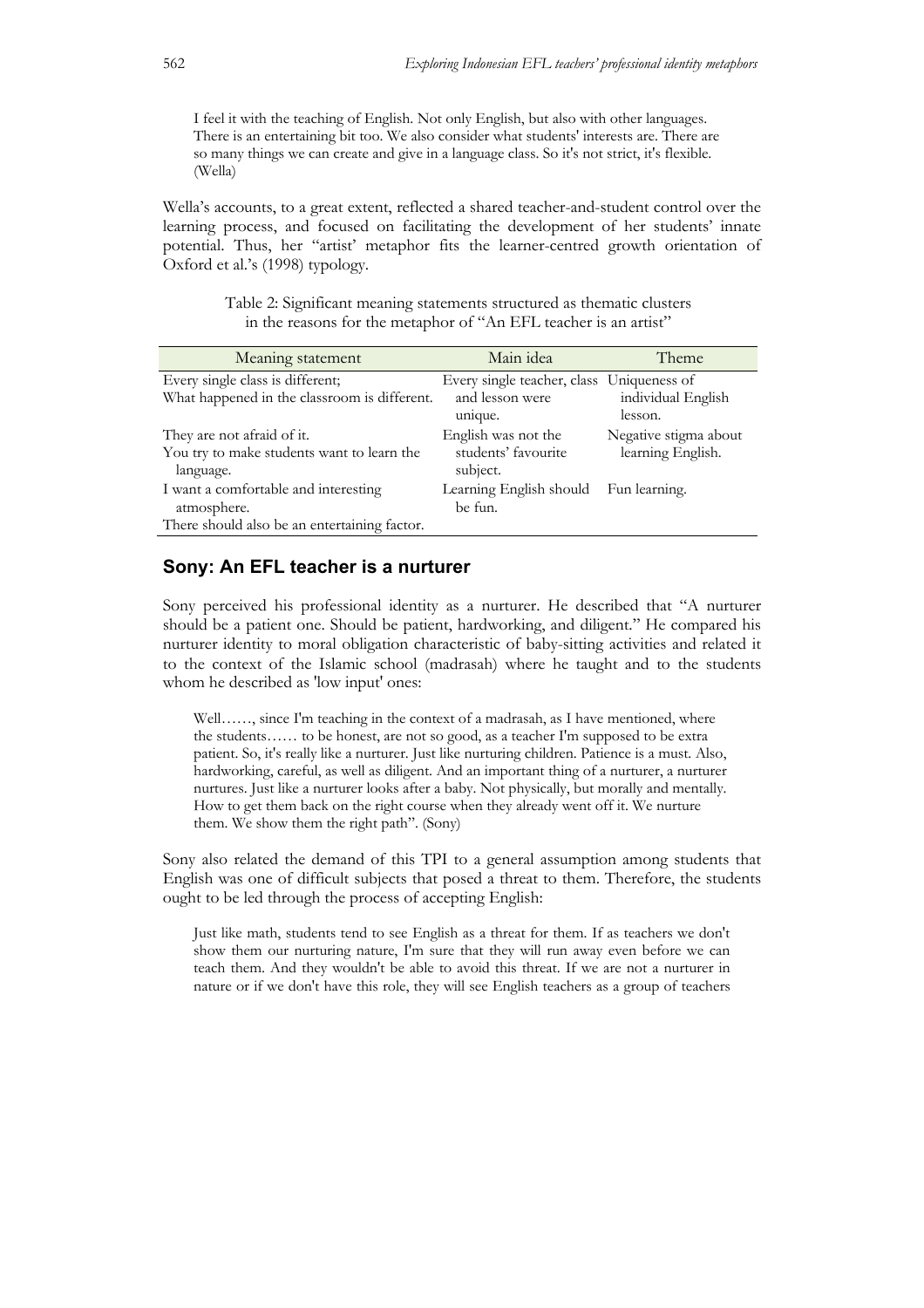to be scared of. That's why we need to be patient. In order to make some changes on them. To make some changes on the image of English to them. Not a threat, but something they like. I believe that one of the ways to get there is to show that I'm a patient nurturer. So, I'm not only transferring knowledge. (Sony)

Sony stressed that he had already perceived himself as a nurturer since the beginning of his teaching career and it was inseparable from his personality. He said "So, as soon as I became a teacher I could recognise that I already had this nature of a nurturer in me. And it seems that it's already an integral part of me". For him, the job of a nurturer was not only related to academic matters. It reached to other issues such as students' personal problems. He enacted such an extension of his professional task by personally approaching the student who was having problems. He mentioned that he was also teaching at a private English course. However, he did not feel the demand for acting as a nurturer there. He argued that this was because the students of the course were already highly motivated to learn English.

Although Sony's "nurturer" metaphor clearly reflected a learner-centred growth orientation, his accounts indicated that he exercised considerable control of the learning processes. In addition, his accounts also indicated a focus on shaping his students by external enforcements. As such, his metaphor would fit the social order orientation. Pertaining to such inconsistencies, Biao (1996) and Shapiro, Schwartz and Astin (1996) suggested that teachers still exercise some form of control even when they believe in learner-centred learning.

Table 3: Significant meaning statements structured as thematic clusters in the reasons for the metaphor of "An EFL teacher is a nurturer"

| Meaning statement                                                                                                 | Main idea                                           | Theme                                                   |
|-------------------------------------------------------------------------------------------------------------------|-----------------------------------------------------|---------------------------------------------------------|
| Where the students  to be honest, are<br>not so good.                                                             | Student input was low.                              | Low student input.                                      |
| Students tend to see English as a threat<br>for them.<br>To make some changes on the image of<br>English to them. | English was not the students'<br>favourite subject. | Students' negative<br>stigma about<br>English learning. |

# **Ani: An EFL teacher is the sun**

Ani, a junior secondary school teacher, described her TPI through the sun metaphor. She explained that it was developed from the nature of the sun that gives light which is motivating and associated with positive things. In her teaching, this role was reflected through motivating her students, creating a lively and enjoyable learning atmosphere, and finding some teaching techniques that would make her students interested in learning English. She suggested that "The classroom should be lively. Should be enjoyable. Then, I find some techniques that could make the kids feel happy".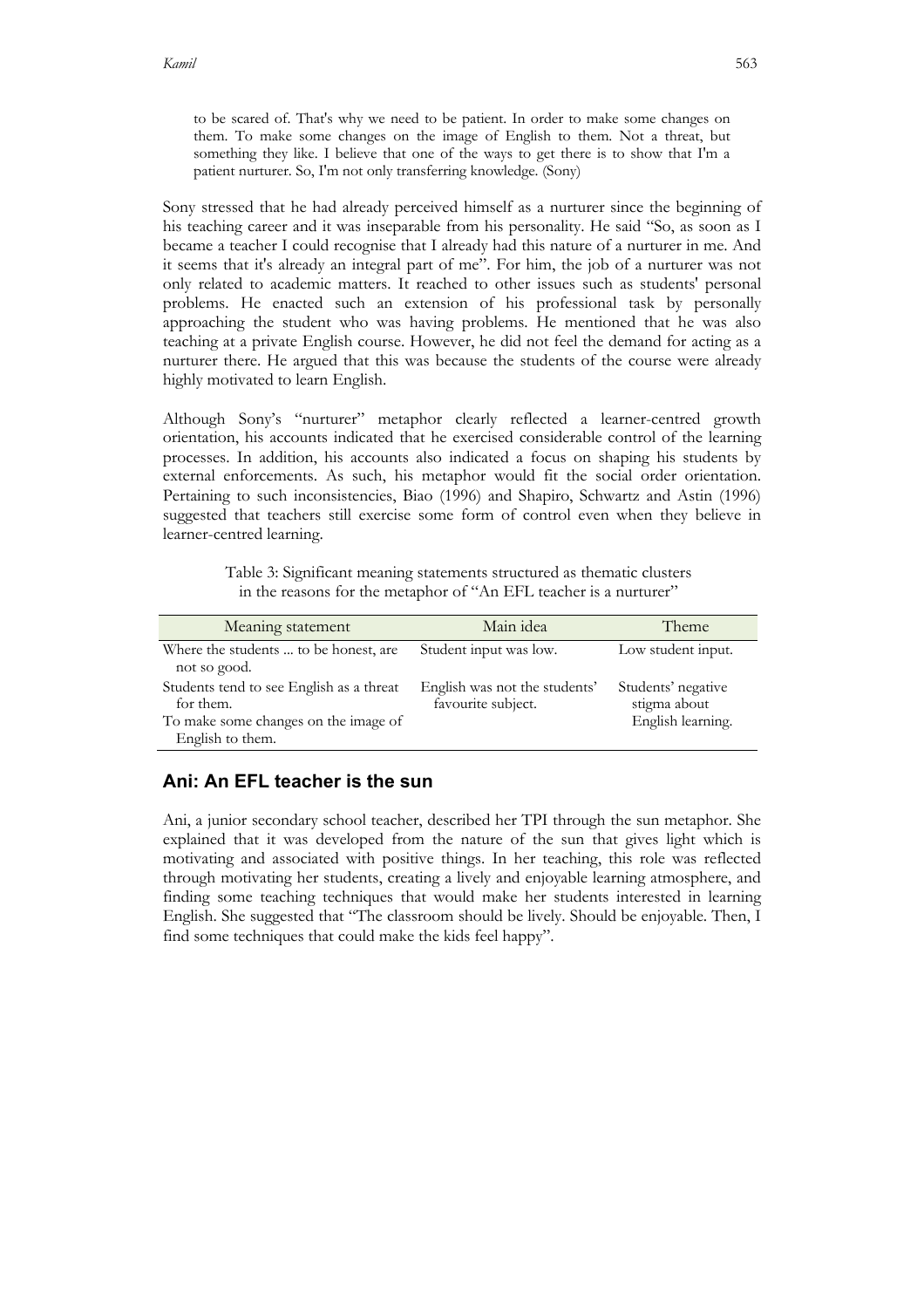She found her students were lacking learning sources and exposure to English materials. Therefore, she felt that she was the main source for the students to learn English. She described: "I mean…. well, they can't speak English. Exposure to English is very limited. Difficult. TV, they don't watch it a lot. Not to mention native speakers. No. So, it's me that has to provide it." She also mentioned about allowing her students to consult outside the normal school hours: "I told them.... just come to my place if you have something to talk about... to discuss. They did come... to study."

Ani's TPI metaphor also fell into the learner-centred growth orientation. But, her accounts showed that her control and focus shared those of cultural transmission. Again, this phenomenon could be understood by referring to Biao's (1996) and Shapiro, Schwartz and Astin's (1996) suggestions, as in the case with Sony's control and focus described above.

> Table 4: Significant meaning statements structured as thematic clusters in the reasons for the metaphor of "An EFL teacher is the sun"

| Meaning statement                            | Main idea                               | <b>Theme</b>       |
|----------------------------------------------|-----------------------------------------|--------------------|
| The kids were blank.                         | Student input was low Low student input |                    |
| They can't speak English.                    |                                         |                    |
| Had no resources.                            | Sources of learning                     | Limited sources of |
| Exposure to English setting is very limited. | were limited.                           | learning.          |
| The classroom should be lively.              | Learning English                        | Fun learning.      |
| Should be enjoyable.                         | should be fun.                          |                    |

### **Results of cross-case analysis**

The three EFL teachers identified their professional identity with different metaphors: artist, nurturer, and the sun. Thematic analysis of the interview data on the reasons for the professional identity metaphors identified themes that were unique to a particular teacher and ones that were shared by two teachers. The non-shared themes of "uniqueness of individual English lessons" and "limited sources of learning" were only identified in Wella's and Ani's accounts respectively. The "students' negative stigma about learning English" was shared by Wella and Sony; the "low student input" theme was shared by Sony and Ani; and the "fun learning" theme was shared by Wella and Ani. Despite the differences, all the professional identity metaphors were found to be learner-centred growth oriented.

Overall, the findings of the study are summarised in Table 5.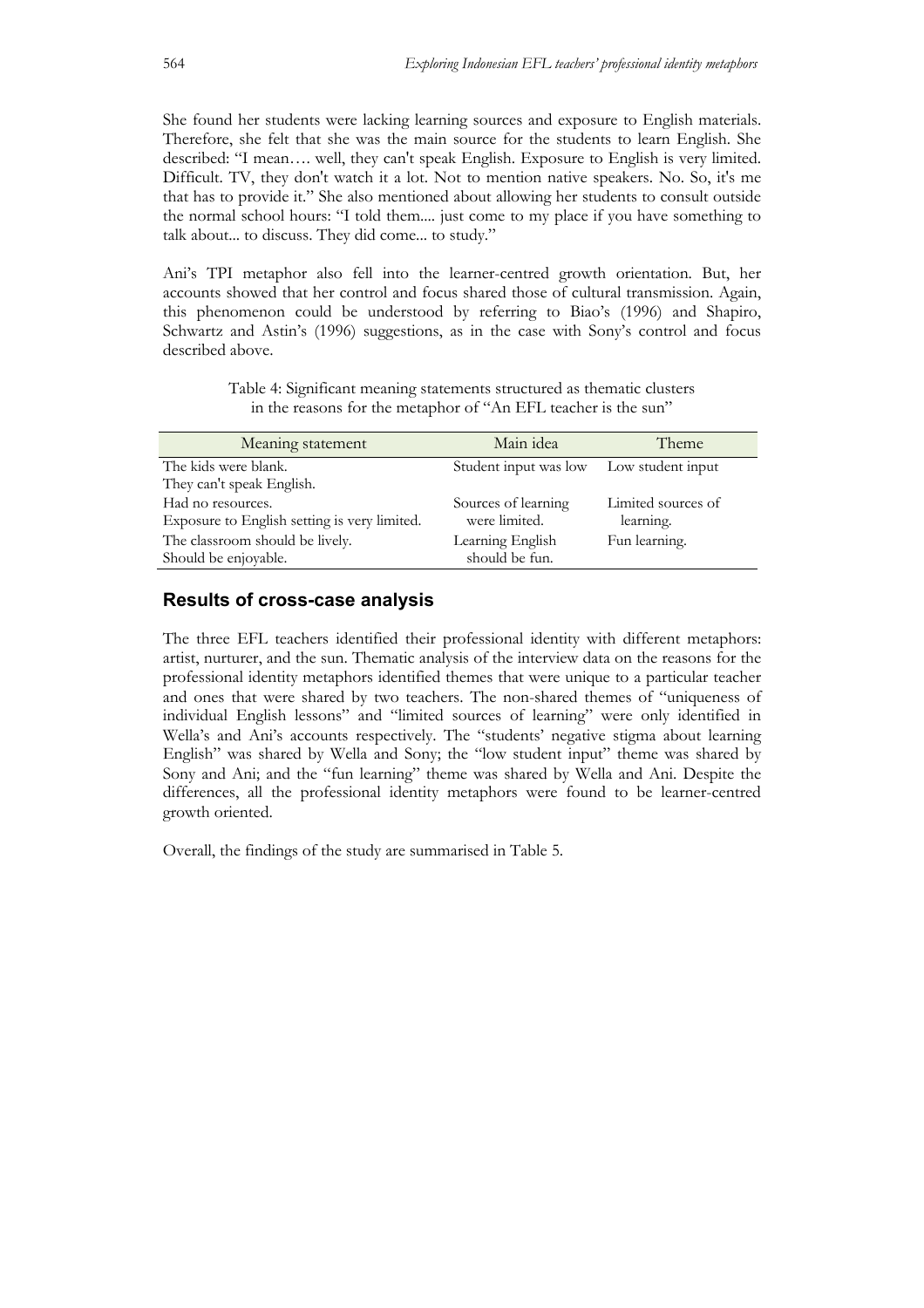| Participant | Context of<br>teaching | PI<br>metaphor | Themes in the reasons<br>for the PI metaphors | PI metaphor<br>orientation |
|-------------|------------------------|----------------|-----------------------------------------------|----------------------------|
|             |                        |                |                                               |                            |
| Wella       | University             | Artist         | 1. Uniqueness of each English                 | Learner-centred            |
|             |                        |                | lesson:                                       | growth                     |
|             |                        |                | 2. Students' negative stigma                  |                            |
|             |                        |                | about learning English*                       |                            |
|             |                        |                | 3. Fun learning ***                           |                            |
| Sony        | Senior high            | Nurturer       | 1. Low student input <sup>**</sup>            | Learner-centred            |
|             | school                 |                | 2. Students' negative stigma                  | growth                     |
|             |                        |                | about learning English*                       |                            |
| Ani         | Junior                 | The Sun        | 1. Low student input**                        | Learner-centred            |
|             | secondary              |                | 2. Limited sources of learning.               | growth                     |
|             | school                 |                | 3. Fun learning ***                           |                            |

| Table 5: Summary of cross-case analysis |  |  |  |  |  |  |
|-----------------------------------------|--|--|--|--|--|--|
|-----------------------------------------|--|--|--|--|--|--|

Notes: PI - professional identity; \*, \*\*, \*\*\* - Shared themes in the reasons for the PI metaphors

## **Discussion**

The "nurturer" and "sun" metaphors, which were respectively constructed by Sony and Ani, the related accounts and the identical theme of "low student input" shared by them, reflect an asymmetrical relationship between the teachers and their students (Oxford et al., 1998). Sony viewed his students as individuals who were in the process of growing up and needed to be taken care of. Ani saw her students as individuals who needed to be enlightened and motivated. These are contrary to Wella's "artist" metaphor, accounts and themes that did not refer to "low student input", suggesting her egalitarian view towards her students, although she shared the "fun learning" theme with Ani. In addition, Sony's "nurturer" metaphor supports Qoyyimah et al.'s (2020) and Munarman's (2019) findings that Indonesian Islamic school EFL teachers' professional identities were more concerned with becoming a caregiver and moral guardian rather than as an English teacher. In addition, Sony and Ani's views also reflect their perception of their students' lack of autonomy in learning English as beginners, a problem among Indonesian school students that was also identified by Lengkanawati (2016), Cirocki Anam, and Retnaningdyah (2019), and Khotimah et al. (2019).

Furthermore, the "low student input" theme also reflects the general picture of Indonesian students' English proficiency. The results of the National Final Examination for junior and senior secondary schools for the year of 2019 showed that, on a 0 to 100 scale, the average scores for English were below 54 (Pusat Penilaian Pendidikan, 2019).Similarly, in the regional and global contexts, the English Proficiency Index (EFI) released by *English First* (2020)*,* showed that in 2020 Indonesia ranked 15th among 24 Asian countries, and 74th among 100 countries in the world. In addition, the issue of "limited learning resources" related by Ani, who was teaching a rural school, reflects a lasting problem of education inequality in Indonesia, particularly between urban and rural schools (Malaikosa & Sahayu, 2019; Sulistiyo et al., 2019; Mudra, 2019).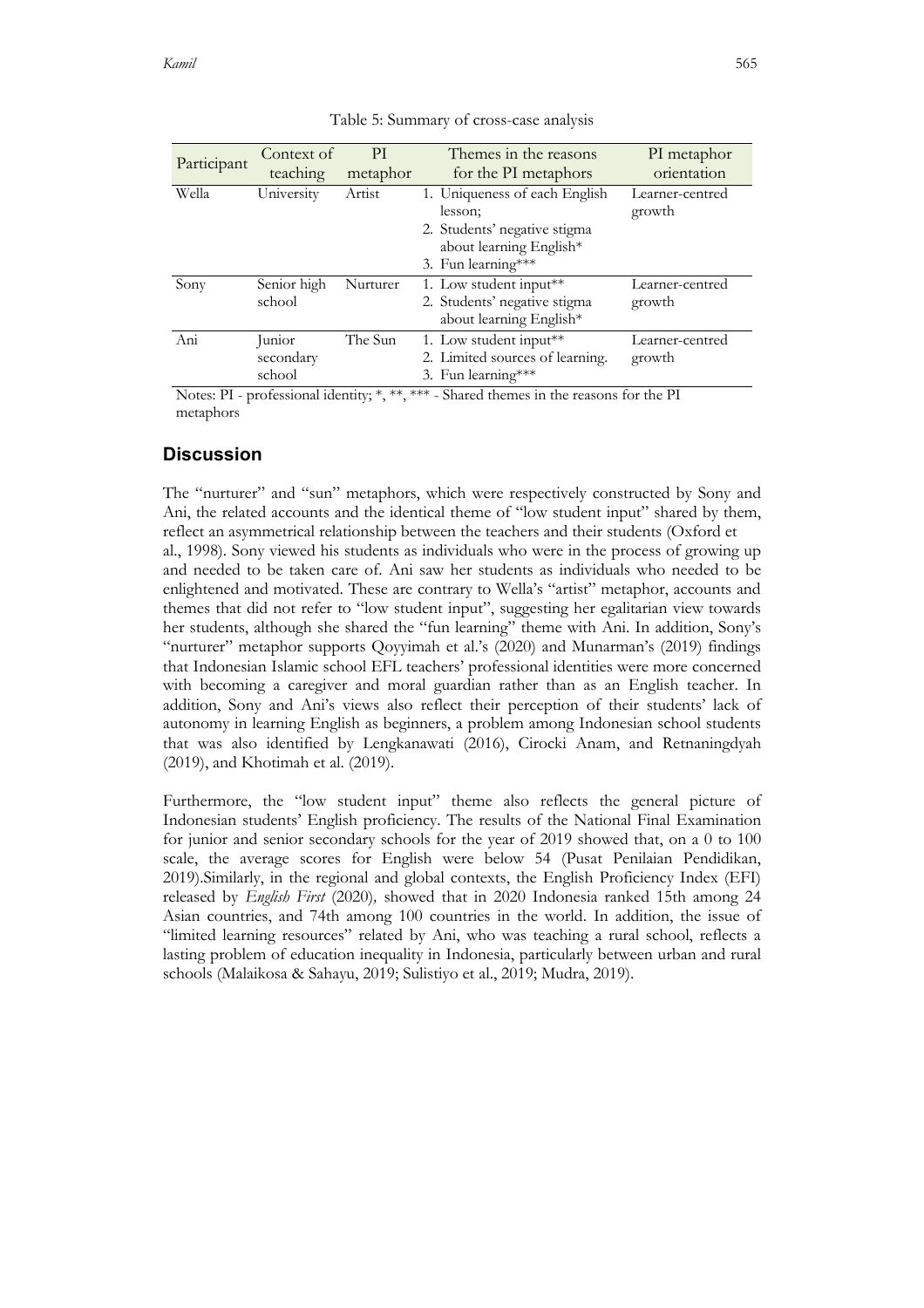Two of the teachers (Wella and Sony) reflected that their professional identity metaphors of "artist" and "nurturer" are manifestations of their concerns of what in this study was identified under the theme of "students' negative stigma of English learning". This issue has been identified to be pervasive among Indonesian EFL learners (Wirza, 2018; Abrar, Mukminin, Habibi, Asyrafi & Marzulina, 2018; Dja'far, Cahyono & Bashtomi, 2016), but not in relation to Indonesian EFL TPI. Abrar et al. (2018) found that as a foreign language with a very limited use in daily interactions in Indonesia, students saw no immediate necessity to learn English, although studies also found that Indonesian students were actually aware of the importance of English as an international language (Setiyadi, Mahpul & Wicaksono, 2019; Lee, Lee, & Drajati, 2019). The present study shows that such a status for English poses the EFL teachers a challenging task of overcoming the negative stigma, which is arguably related to the "fun learning" theme in the way that creating fun English learning was one of their strategies to motivate students to learn English.

Although the EFL teachers identified their TPIs with different metaphors and reasons, basically all of them were learner-centred growth oriented. This suggests that the teachers saw their students as the main consideration in their thoughts and actions as an EFL teacher, and, hence, a principal factor in their TPI. This finding also accords with the suggestion made by Patchen and Crawford (2011) of the importance of exploring teachers' descriptions of their constructed metaphors. Relying only on an interpretive method of metaphor analysis, in which a researcher uses a theoretical template for analysing teachers' metaphors, or on a narrative inquiry approach, in which a researcher generates metaphors from teachers' narratives, may run the risk of picturing a different meaning and understanding from what was actually perceived by teachers. In the present study, this issue was methodologically anticipated by employing a research procedure that asked the teachers' to construct their TPI metaphors first, followed by elicitation of the reasons for the metaphors.

### **Conclusions, implications and limitations**

This study shows that the teachers identified their TPI as an EFL teacher with metaphors that were closely connected to their beliefs about the nature of EFL learning, their students, and the situation and condition of their contexts of teaching. Despite the differences, the reasons for their TPI were fundamentally similar and interrelated. All were rooted in their mission of facilitating their student's growth.

However, this study also shows that the teachers' TPIs were much more related to larger educational issues in the Indonesian system of education, as reflected in the themes of "low student's input", "students' negative stigma about English learning" and "limited sources of learning'', than to those of improving their students' English proficiency *per se*. This finding suggests that solving the issues is a prerequisite for specific efforts on improving the students' English proficiency to be successful. In light of this finding, corrective measures should be taken by the education authority and all related parties, including English teacher training institutions and the teachers themselves. For example,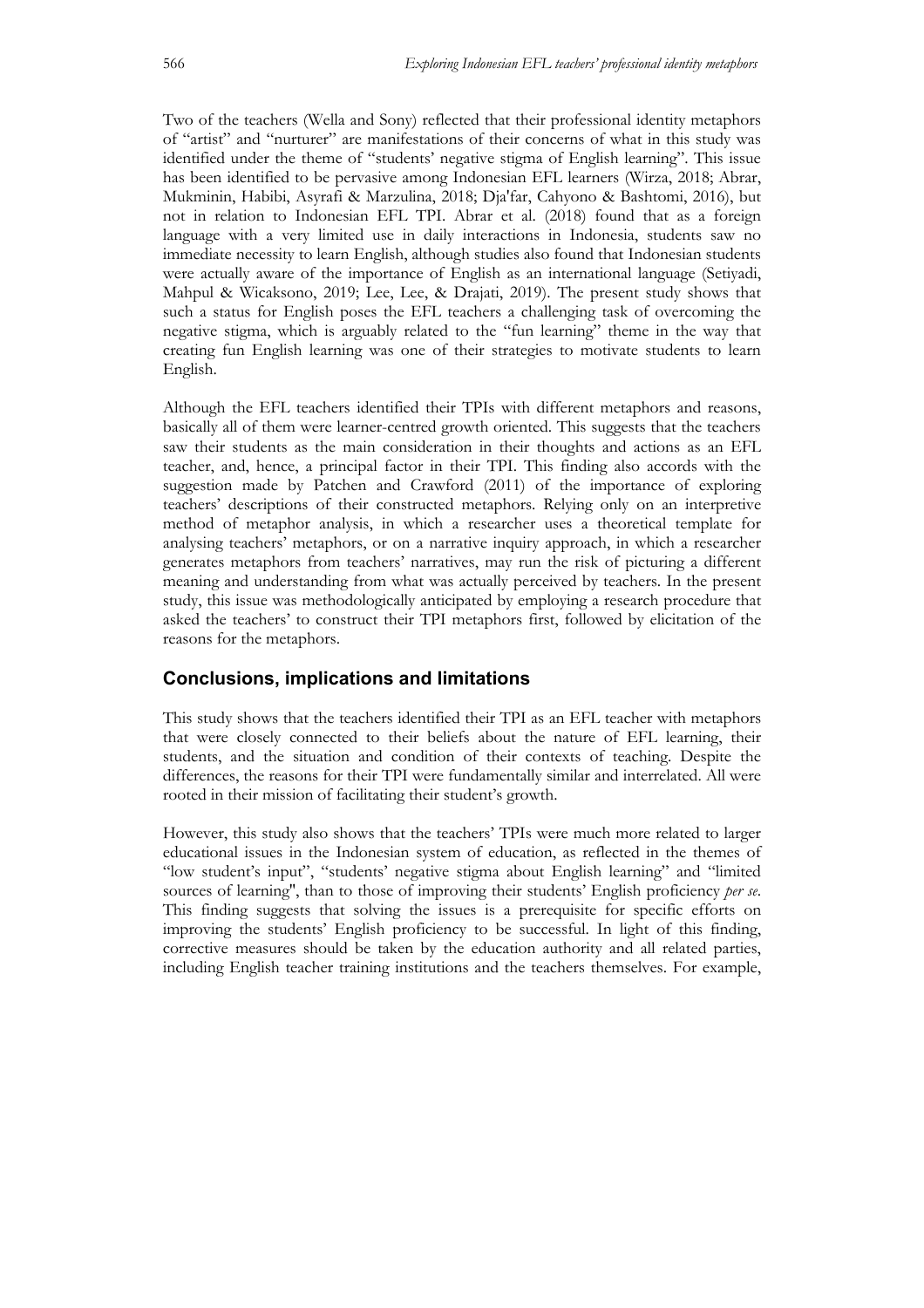the problems of "low student's input" could possibly be overcome by introducing English as a school subject from elementary education, rather than secondary as currently practised. This will provide an opportunity for students to learn English at an early age which has been proven more conducive for second language learning. Furthermore, as resorted to by the teachers in present study, awareness of and emphasis on fun English learning should be stressed in both pre and in-service training programs, and by school supervisors in their feedback to teachers, in order to minimise the "students' negative stigma about English learning". As for the problem of "limited sources of learning", it clearly calls for increased investment in school media for learning.

As a multiple case study involving three EFL teachers, the findings of the present study reflect only the cases under question. Further studies with a larger number of participants and ones that combine different methods are suggested for a wider and deeper picture of Indonesian EFL teachers' TPI.

## **References**

- Abednia, A. (2012). Teachers' professional identity: Contributions of a critical EFL teacher education course in Iran. *Teaching and Teacher Education,* 28(5), 706-717. https://doi.org/10.1016/j.tate.2012.02.005
- Abrar, M., Mukminin, A., Habibi, A., Asyrafi, F., Makmur, M. & Marzulina, L. (2018). "If our English isn't a language, what is it?" Indonesian EFL student teachers' challenges speaking English. *The Qualitative Report,* 23(1), 129-145. https://doi.org/10.46743/2160-3715/2018.3013
- Bargerstock, L. K.(2016). *Integration of professional identity and Christian religious identity in undergraduate social work students.* PhD dissertation, Western Michigan University, USA. https://scholarworks.wmich.edu/dissertations/1964/
- Beauchamp, C. & Thomas, L. (2009). Understanding teacher identity: An overview of issues in the literature and implications for teacher education. *Cambridge Journal of Education,* 39(2), 175-189. https://doi.org/10.1080/03057640902902252
- Beijaard, D., Meijer, P. C. & Verloop, N. (2004). Reconsidering research on teachers' professional identity. *Teaching and Teacher Education,* 20(2), 107-128. https://doi.org/10.1016/j.tate.2003.07.001
- Biao, Z. (1996). On 'control' in second language teaching classrooms. *Teacher Trainer,* 10, 8- 10. [not found 19 April 2022]
- Biesta, G., Priestley, M. & Robinson, S. (2015). The role of beliefs in teacher agency. *Teachers and Teaching*, 21(6), 624-640. https://doi.org/10.1080/13540602.2015.1044325
- Borman, K. M., Clarke, C., Cotner, B. & Lee, R. (2012). Cross-case analysis. In J. L. Green, G. Camilli & P. B. Elmore (Eds.), *Handbook of complementary methods in education research* (pp. 153-170). Routledge.

https://www.taylorfrancis.com/chapters/edit/10.4324/9780203874769-12/cross-caseanalysis-kathryn-borman-christopher-clarke-bridget-cotner-reginald-lee-university-south-florida

Braun, V. & Clarke, V. (2020). One size fits all? What counts as quality practice in (reflexive) thematic analysis? *Qualitative Research in Psychology*, 18(3), 328-352. https://doi.org/10.1080/14780887.2020.1769238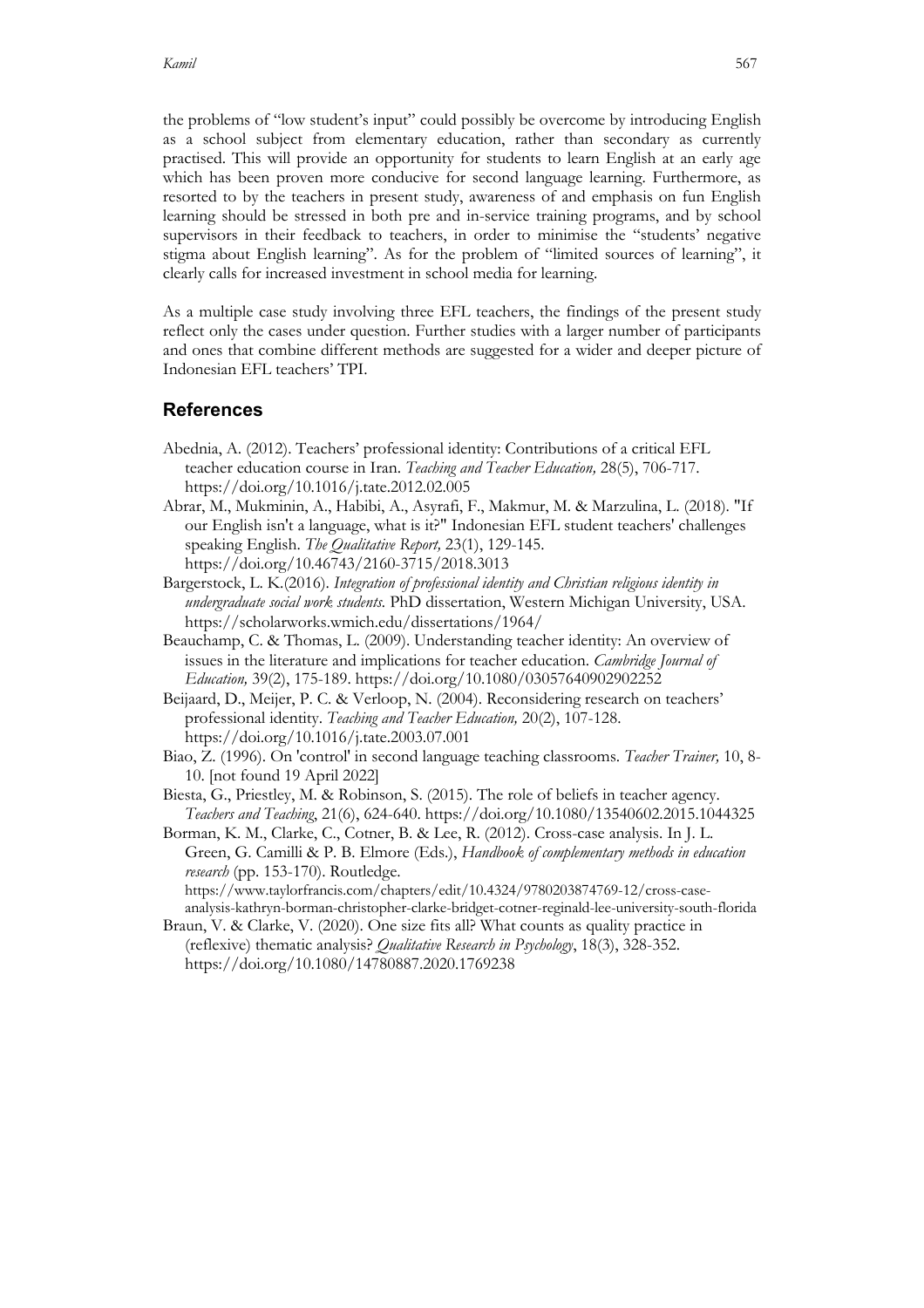- Candela, A. G. (2019). Exploring the function of member checking. *The Qualitative Report,*  24(3), 619-628. https://doi.org/10.46743/2160-3715/2019.3726
- Canrinus, E. T., Helms-Lorenz, M., Beijaard, D., Buitink, J. & Hofman, A. (2012). Selfefficacy, job satisfaction, motivation and commitment: Exploring the relationships between indicators of teachers' professional identity. *European Journal of Psychology of Education,* 27(1), 115-132. https://doi.org/10.1007/s10212-011-0069-2

Chen, D. D. (2003). A classification system for metaphors about teaching. *Journal of Physical Education, Recreation & Dance,* 74(2), 24-31. https://doi.org/10.1080/07303084.2003.10608375

Cirocki, A., Anam, S. & Retnaningdyah, P. (2019). Readiness for autonomy in English language learning: The case of Indonesian high school students*. Iranian Journal of Language Teaching Research,* 7(2), 1-18. https://doi.org/10.30466/ijltr.2019.120695

- Clarke, M., Hyde, A. & Drennan, J. (2013). Professional identity in higher education. In B. Kehm & U. Teichler (Eds.), *The academic profession in Europe: New tasks and new challenges* (pp. 7-21). Springer, Dordrecht. https://doi.org/10.1007/978-94-007-4614-5\_2
- Diasti, K. S. (2021). Constructing professional identity: Investigating stress factors and resilience experienced by EFL novice teachers. *Scholaria: Jurnal Pendidikan dan Kebudayaan,* 11(1), 1-10. https://doi.org/10.24246/j.js.2021.v11.i1.p1-10

Dja'far, V. H., Cahyono, B. Y. & Bashtomi, Y. (2016). EFL teachers' perception of university students' motivation and ESP learning achievement. *Journal of Education and Practice,* 7(14), 28-37. https://files.eric.ed.gov/fulltext/EJ1102990.pdf

East, K. (2009). Using metaphors to uncover the selves in my practice. *Studying Teacher Education*, 5(1), 21-31. https://doi.org/10.1080/17425960902830377

English First (2020). *English Proficiency Index.*

https://www.ef.com/wwen/epi/regions/asia/indonesia/

- Erickson, L. B. & Pinnegar, S. (2017). Consequences of personal teaching metaphors for teacher identity and practice. *Teachers and Teaching,* 23(1), 106-122. https://doi.org/10.1080/13540602.2016.1203774
- Eslamdoost, S., King, K. A. & Tajeddin, Z. (2020). Professional identity conflict and (re)construction among English teachers in Iran. *Journal of Language, Identity & Education,* 19(5), 327-341. https://doi.org/10.1080/15348458.2019.1676157

Florida, N. A. & Mbato, C. L. (2020). Novice versus experienced teachers: How they transform their vulnerability into professional identity in an Indonesian junior high school*. Journal of Educational Research and Evaluation,* 4(1), 8-16.

Gornall, L., Cook, C., Daunton, L., Salisbury, J. & Thomas, B. (Eds.) (2013). *Academic working lives: Experience, practice and change.* Bloomsbury Academic. https://www.bloomsbury.com/uk/academic-working-lives-9781441185341/

Han, I. (2016). (Re)conceptualisation of ELT professionals: Academic high school English teachers' professional identity in Korea. *Teachers and Teaching,* 22(5), 586-609. https://doi.org/10.1080/13540602.2016.1158467

Hong, J. Y. (2010). Pre-service and beginning teachers' professional identity and its relation to dropping out of the profession. *Teaching and Teacher Education,* 26(8), 1530- 1543. https://doi.org/10.1016/j.tate.2010.06.003

Howard, N. J. (2019). Constructing professional identities: Native English-speaking teachers in South Korea. *The Qualitative Report*, 24(7), 1478-1510. https://doi.org/10.46743/2160-3715/2019.3606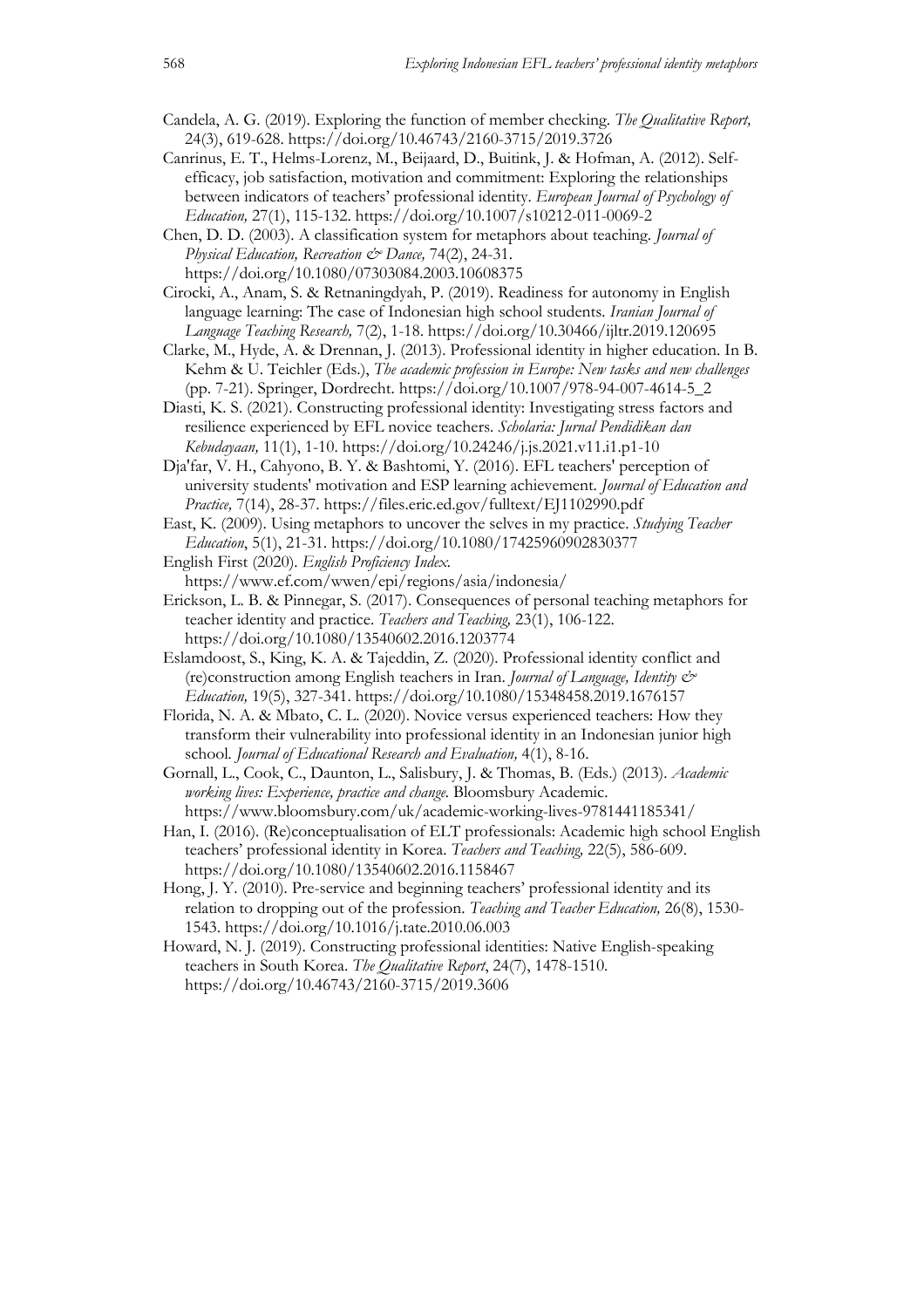- Hsieh, B. Y.-C. (2010). *Exploring the complexity of teacher professional identity.* PhD dissertation, University of California, Berkeley, USA.
- https://www.proquest.com/docview/861631661 Isbell, D. S. (2006). *Socialization and occupational identity among pre-service music teachers enrolled in*
- *traditional baccalaureate degree programs.* PhD dissertation, University of Colorado at Boulder, USA.

https://www.proquest.com/openview/4c458efcca1670b73d12db85da692acd/1

- Jaspal, R. (2014). Social psychological debates about identity. *Identity process theory: Identity, social action and social change*, 3-19. Cambridge University Press. https://doi.org/10.1017/CBO9781139136983.003
- Karaolis, A. & Philippou, G. N. (2019). Teachers' professional identity. In M. Hannula, G. Leder, F. Morselli, M. Vollstedt & Q. Zhang (Eds), *Affect and mathematics education* (pp. 397-417). Springer, Cham. https://doi.org/10.1007/978-3-030-13761-8\_18
- Khotimah, K., Widiati, U., Mustofa, M. & Ubaidillah, M. F. (2019). Autonomous English learning: Teachers' and students' perceptions*. Indonesian Journal of Applied Linguistics,*  9(2), 371-381. https://doi.org/10.17509/ijal.v9i2.20234
- Kram, K. E., Wasserman, I. C. & Yip, J. (2012). Metaphors of identity and professional practice: Learning from the scholar-practitioner*. The Journal of Applied Behavioral Science,*  48(3), 304-341. https://doi.org/10.1177/0021886312439097
- Lakoff, G. & Johnson, M. (1980). *Metaphors we live by*. University of Chicago Press. https://press.uchicago.edu/ucp/books/book/chicago/M/bo3637992.html
- Lamote, C. & Engels, N. (2010). The development of student teachers' professional identity. *European Journal of Teacher Education,* 33(1), 3-18. https://doi.org/10.1080/02619760903457735
- Lee, J. S., Lee, K. & Drajati, N.A. (2019). Preservice English teachers' perceptions of English as an international language in Indonesia and Korea*. Journal of Multilingual and Multicultural Development,* 40(3), 230-243. https://doi.org/10.1080/01434632.2018.1503669
- Lengkanawati, N. S. (2016). Learner autonomy in the Indonesian EFL settings. *Indonesian Journal of Applied Linguistics*, 5(2), 222-231. https://doi.org/10.17509/ijal.v6i2.4847
- Lomi, A. N. & Mbato, C. L. (2020). Struggles and strategies in constructing professional identity: The first-year teaching experiences of Indonesian EFL novice teachers*. Journal of English Education and Teaching,* 4(1), 1-19. https://doi.org/10.33369/jeet.4.1.1-19
- Ma, X. & Gao, X. (2017). Metaphors used by pre-service teachers of Chinese as an international language. *Journal of Education for Teaching,* 43(1), 71-83. https://doi.org/10.1080/02607476.2016.1182372
- Maclean, R. & White, S. (2007). Video reflection and the formation of teacher identity in a team of pre-service and experienced teachers. *Reflective Practice,* 8(1), 47-60. https://doi.org/10.1080/14623940601138949
- Malaikosa, C. A. & Sahayu, W. (2019). Teachers' challenges on implementing EFL curriculum in Indonesian rural area. *Journal of Foreign Language Education and Technology,*  4*(*1), 61-71. http://staffnew.uny.ac.id/upload/131808346/penelitian/2018-Turnitin-Jurnal%20Internasional\_Teacher's.pdf
- Mockler, N. (2011). Beyond 'what works': Understanding teacher identity as a practical and political tool. *Teachers and Teaching,* 17(5), 517-528. https://doi.org/10.1080/13540602.2011.602059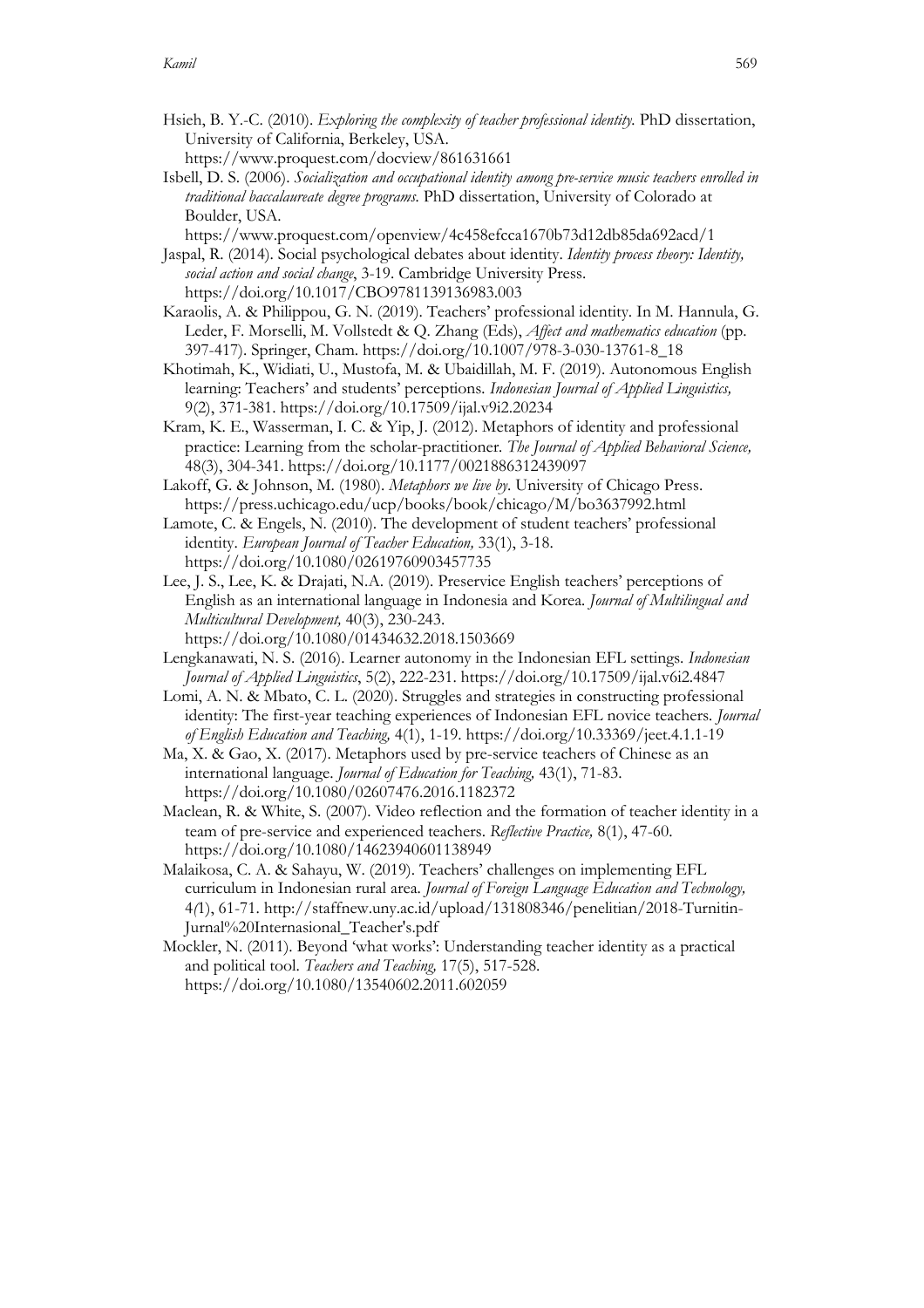- Motallebzadeh, K. & Kazemi, B. (2018). The relationship between EFL teachers' professional identity and their self-esteem. *Cogent Education,* 5(1), article 1443374. https://doi.org/10.1080/2331186X.2018.1443374
- Mudra, H. (2018). Pre-service EFL teachers' experiences in teaching practicum in rural schools in Indonesia. *The Qualitative Report,* 23(2), 319-344. https://doi.org/10.46743/2160-3715/2018.3115
- Munandar, M. I. (2019). *The beliefs and practices of Indonesian high-school EFL teachers regarding the teaching and learning of culture and interculturality*. PhD thesis, Victoria University of Wellington, New Zealand.

http://researcharchive.vuw.ac.nz/xmlui/bitstream/handle/10063/8459/thesis\_access.pdf Nagamine, T. (2012). A metaphor analysis of preservice EFL teachers' beliefs regarding professional identity. *The Asian EFL Journal,* 14(2), 141-171. https://www.asian-efljournal.com/main-editions-new/a-metaphor-analysis-of-preservice-efl-teachers-

- beliefs-regarding-professional-identity/index.htm Nguyen, C. D. (2016). Metaphors as a window into identity: A study of teachers of English to young learners in Vietnam. *System,* 60, 66-78. https://doi.org/10.1016/j.system.2016.06.004
- Odum, G. R. (2017). *Professionalism and professional identity in American expatriate English teachers in Abu Dhabi public secondary schools* [Unpublished dissertation]. Texas State University, USA. https://digital.library.txstate.edu/handle/10877/6935
- Oxford, R. L., Tomlinson, S., Barcelos, A., Harrington, C., Lavine, R. Z., Saleh, A. & Longhini, A. (1998). Clashing metaphors about classroom teachers: Toward a systematic typology for the language teaching field*. System,* 26(1), 3-50. https://doi.org/10.1016/S0346-251X(97)00071-7
- Patchen, T. & Crawford, T. (2011). From gardeners to tour guides: The epistemological struggle revealed in teacher-generated metaphors of teaching. *Journal of Teacher Education,* 62(3), 286-298. https://doi.org/10.1177/0022487110396716
- Pillen, M. T., Den Brok, P. J. & Beijaard, D. (2013). Profiles and change in beginning teachers' professional identity tensions. *Teaching and Teacher Education,* 34, 86-97. https://doi.org/10.1016/j.tate.2013.04.003
- Prabjandee, D. (2019). Becoming English teachers in Thailand: Student teacher identity development during teaching practicum. *Issues in Educational Research*, 29(4), 1277-1294. http://www.iier.org.au/iier29/prabjandee2.pdf
- Provenzo Jr, E. F., McCloskey, G. N., Kottkamp, R. B. & Cohn, M. M. (1989). Metaphor and meaning in the language of teachers*. Teachers College Record,* 90(4), 551-573. https://doi.org/10.1177/016146818909000406
- Pusat Penilaian Pendidikan (2019*). Laporan Hasil Ujian Nasional*. https://hasilun.puspendik.kemdikbud.go.id/#2019!smp!capaian\_nasional!99&99&999! T&T&T&T&1&!1!&
- Qoyyimah, U., Singh, P., Exley, B., Doherty, C. & Agustiawan, Y. (2020). Professional identity and imagined student identity of EIL teachers in Islamic schools. *Journal of Language, Identity & Education*, online first. https://doi.org/10.1080/15348458.2020.1833726
- Ramsden, P. (2003). *Learning to teach in higher education*. Routledge. https://www.routledge.com/Learning-to-Teach-in-Higher-Education/Ramsden-Ramsden/p/book/9780415303453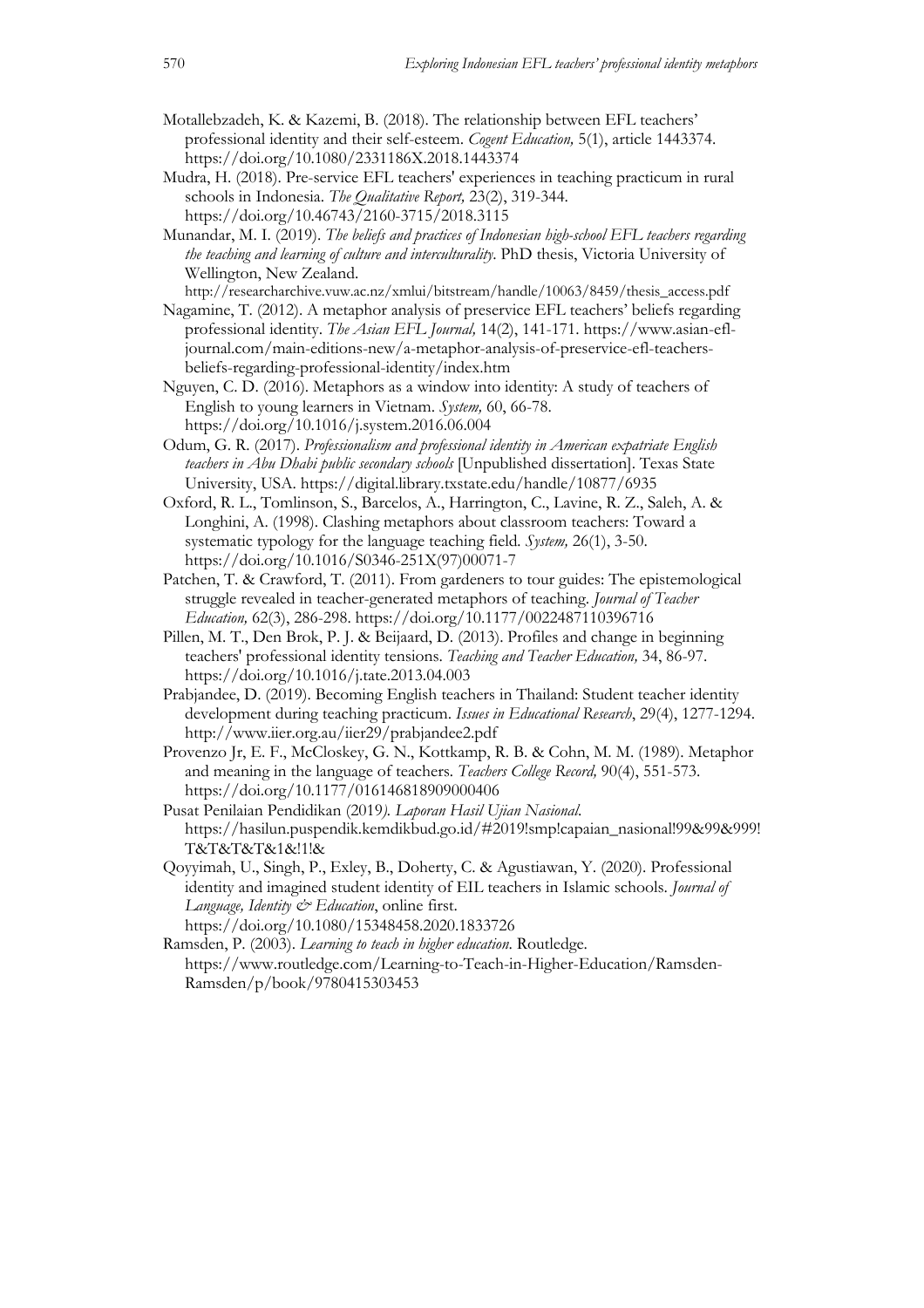- Richards, K. (2006). 'Being the teacher': Identity and classroom conversation. *Applied linguistics, 27*(1), 51-77. https://doi.org/10.1093/applin/ami041
- Richardson, P. W. & Watt, H. M. G. (2018). Teacher professional identity and career motivation: A lifespan perspective. In P. Schutz, J. Hong & D. Cross Francis (Eds), *Research on teacher identity* (pp. 37-48). Springer, Cham. https://doi.org/10.1007/978-3- 319-93836-3\_4
- Robertson, S. (2017). Transformation of professional identity in an experienced primary school principal: A New Zealand case study*. Educational Management Administration & Leadership,* 45(5), 774-789. https://doi.org/10.1177/1741143217707519
- Rosari, M. D. (2019). A narrative inquiry on how teacher professional identity influences teacher's school type preference. *LET: Linguistics, Literature and English Teaching Journal,* 9(2), 227-243. https://jurnal.uin-antasari.ac.id/index.php/let/article/view/3272
- Rozati, F. (2017). Relating EFL teachers' professional and institutional identity to their teaching efficacy. *Issues in Educational Research,* 27(4), 859-873. http://www.iier.org.au/iier27/rozati.pdf
- Runcieman, A. J. (2015). *The identity of the professional interpreter: How professional identities are constructed in the classroom*. Springer. https://doi.org/10.1007/978-981-10-7823-1
- Ruohotie-Lyhty, M. (2013). Struggling for a professional identity: Two newly qualified language teachers' identity narratives during the first years at work. *Teaching and Teacher Education,* 30*,* 120-129. https://doi.org/10.1016/j.tate.2012.11.002
- Saban, A., Kocbeker, B. N. & Saban, A. (2007). Prospective teachers' conceptions of teaching and learning revealed through metaphor analysis. *Learning and Instruction,* 17(2), 123-139. https://doi.org/10.1016/j.learninstruc.2007.01.003
- Setiawan, A. W. (2015). *Attitudes towards Indonesian teachers of English and implications for their professional identity.* Unpublished EdD thesis, University of Adelaide, Australia. https://digital.library.adelaide.edu.au/dspace/bitstream/2440/98639/1/01front.pdf
- Setiyadi, A. B., Mahpul, M. & Wicaksono, B. A. (2019). Exploring motivational orientations of English as foreign language (EFL) learners: A case study in Indonesia. *South African Journal of Education,* 39(1), article 1500. https://doi.org/10.15700/saje.v39n1a1500
- Shapiro Jr, D. H., Schwartz, C. E. & Astin, J. A. (1996). Controlling ourselves, controlling our world: Psychology's role in understanding positive and negative consequences of seeking and gaining control. *American Psychologist,* 51(12), 1213. https://doi.org/10.1037/0003-066X.51.12.1213
- Sorsana, C. & Trognon, A. (2018). Conversing as metaphor of human thinking: Is mind like a conversation? *Integrative Psychological and Behavioral Science*, 52(2), 241-256. https://doi.org/10.1007/s12124-018-9424-z
- Stake, R. E. (2013). *Multiple case study analysis*. Guilford Press. https://www.guilford.com/books/Multiple-Case-Study-Analysis/Robert-Stake/9781593852481
- Sulistiyo, U., Haryanto, E., Widodo, H. P. & Elyas, T. (2020). The portrait of primary school English in Indonesia: Policy recommendations. *Education 3-13,* 48(8), 945-959. https://doi.org/10.1080/03004279.2019.1680721
- Tajeddin, Z. & Adeh, A. (2016). Native and nonnative English teachers' perceptions of their professional identity: Convergent or divergent? *Iranian Journal of Language Teaching Research,* 4(3), 37-54. https://doi.org/10.30466/ijltr.2016.20353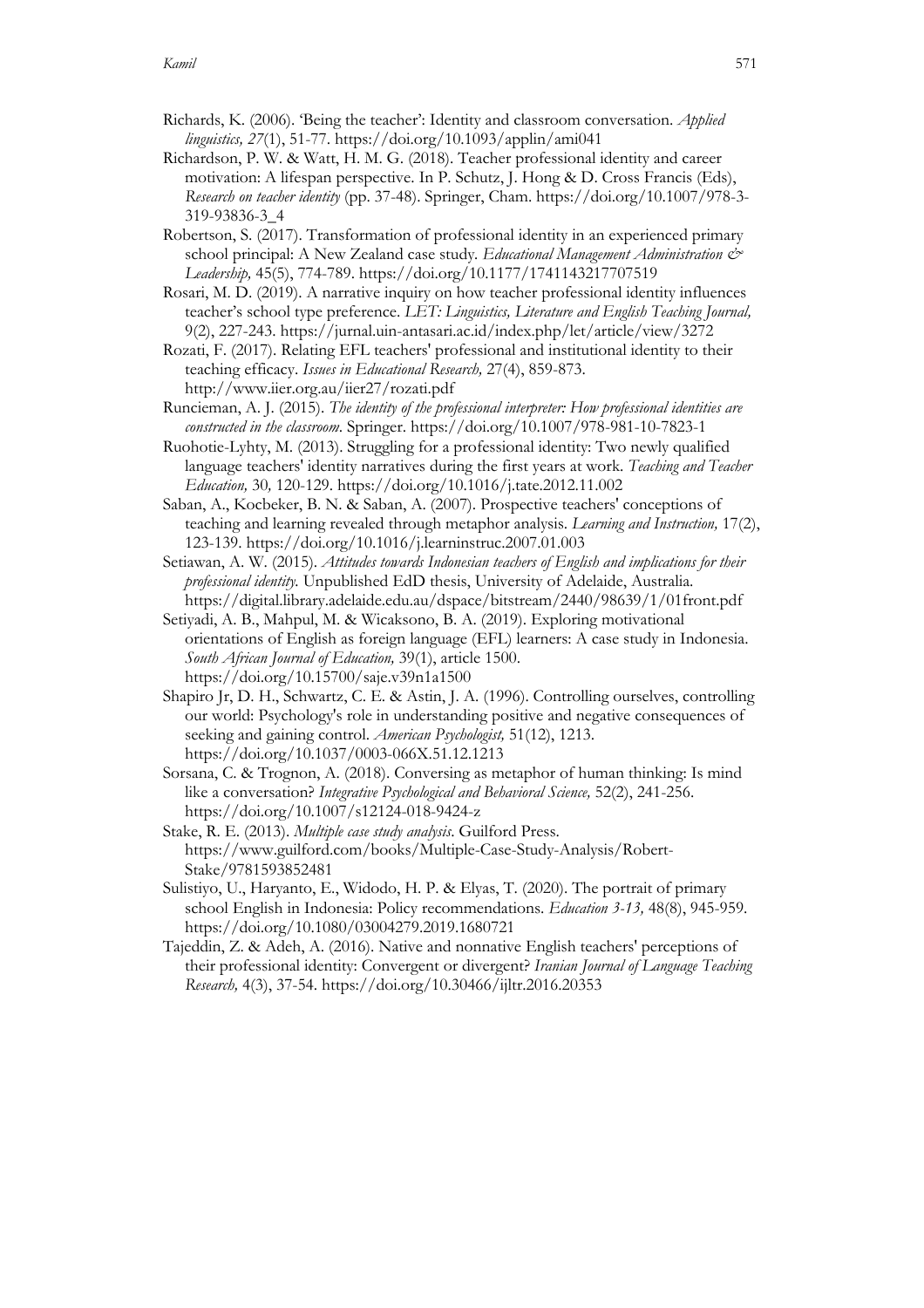- Thomas, L. & Beauchamp, C. (2011). Understanding new teachers' professional identities through metaphor. *Teaching and Teacher Education,* 27(4), 762-769. https://doi.org/10.1016/j.tate.2010.12.007
- Trent, J. (2010). Teacher education as identity construction: Insights from action research. *Journal of Education for Teaching,* 36(2), 153-168. https://doi.org/10.1080/02607471003651672
- Triutami, C. S. & Mbato, C. L. (2021). EFL undergraduate students' professional identity construction: A sociocultural perspective. *Journal of English Education and Teaching,* 5(1), 1-15. https://ejournal.unib.ac.id/index.php/JEET/article/view/13045/7174
- Varghese, M., Morgan, B., Johnston, B. & Johnson, K. A. (2005). Theorizing language teacher identity: Three perspectives and beyond*. Journal of language, Identity, and Education,* 4(1), 21-44. https://doi.org/10.1207/s15327701jlie0401\_2
- Vignoles, V. L., Schwartz, S. J. & Luyckx, K. (2011). Introduction: Toward an integrative view of identity. In S. Schwartz, K. Luyckx & V. Vignoles (Eds), *Handbook of identity theory and research* (pp. 1-27). New York: Springer. https://doi.org/10.1007/978-1-4419- 7988-9\_1
- Widodo, H. P., Fang, F. & Elyas, T. (2020). The construction of language teacher professional identity in the Global Englishes territory: 'We are legitimate language teachers'. *Asian Englishes,* 22(3), 309-316.
- https://doi.org/10.1080/13488678.2020.1732683
- Wirza, Y. (2018). A narrative case study of Indonesian EFL learners' identities. *Indonesian Journal of Applied Linguistics,* 8(2), 473-481. https://doi.org/10.17509/ijal.v8i2.13313
- Xiong, H., Li, L. & Qu, Y. (2015). Exploring EFL teachers' cognitive models through metaphor analysis*. SAGE Open,* 5(4). https://doi.org/10.1177/2158244015608900
- Xu, Y. (2014). Becoming researchers: A narrative study of Chinese university EFL teachers' research practice and their professional identity construction. *Language Teaching Research,* 18(2), 242-259. https://doi.org/10.1177/1362168813505943
- Yesilbursa, A. (2012). Using metaphor to explore the professional role identities of higher education English language instructors. *Procedia - Social and Behavioral Sciences,* 46, 468- 472. https://doi.org/10.1016/j.sbspro.2012.05.143
- Yumarnamto, M. & Prijambodo, V. L. (2020). "Teaching is God's calling": Teachers' beliefs and professional identity at ten Christian schools in Indonesia*. International Journal of Education,* 13(2), 70-78. https://doi.org/10.17509/ije.v13i2.24794
- Zhao, H., Coombs, S. & Zhou, X. (2010). Developing professional knowledge about teachers through metaphor research: Facilitating a process of change. *Teacher Development,* 14(3), 381-395. https://doi.org/10.1080/13664530.2010.504024
- Zhu, G., Rice, M., Li, G. & Zhu, J. (2020). EFL student teachers' professional identity construction: A study of student-generated metaphors before and after student teaching. *Journal of Language, Identity & Education*, 22(2), 83-98. https://doi.org/10.1080/15348458.2020.1777872
- Zhu, J. & Zhu, G. (2018). Understanding student teachers' professional identity transformation through metaphor: An international perspective. *Journal of Education for Teaching,* 44(4), 500-504. https://doi.org/10.1080/02607476.2018.1450819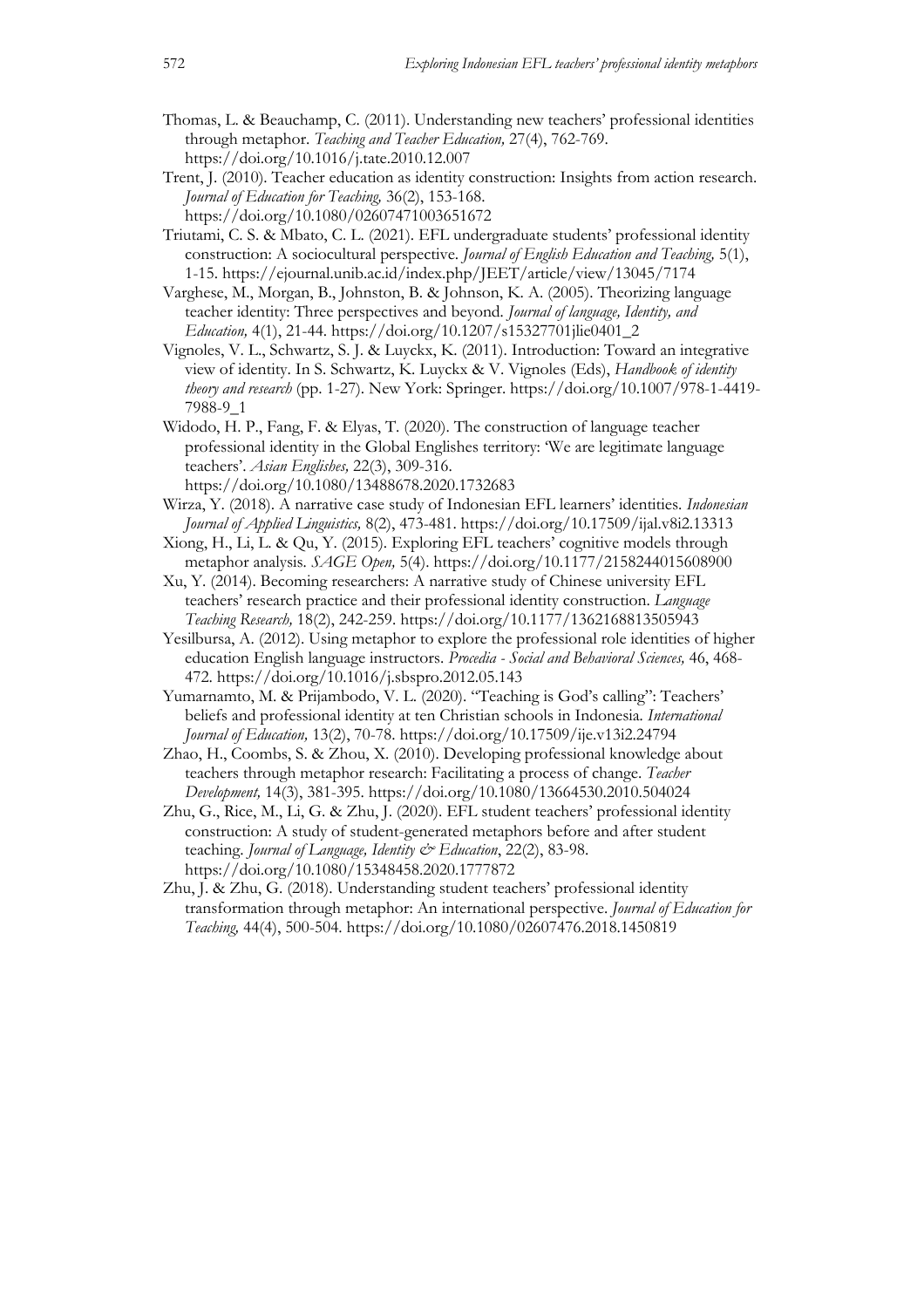# **Appendix A: Questionnaire**

|                                  | Research title: Beyond classroom phenomena: Exploring Indonesian EFL teachers' |
|----------------------------------|--------------------------------------------------------------------------------|
|                                  | professional identity metaphors                                                |
| <b>Researcher:</b> Dairabi Kamil |                                                                                |

Before completing the other questionnaire, please provide the following background information about yourself.

Please circle or answer the following questions by writing in the space provided.

| 1. Gender: Male Female                                                                                                                                                                                                                                                                                                                                    |
|-----------------------------------------------------------------------------------------------------------------------------------------------------------------------------------------------------------------------------------------------------------------------------------------------------------------------------------------------------------|
| 2. Age: $\dots\dots\dots\dots$ (in years)                                                                                                                                                                                                                                                                                                                 |
| 3. Teacher education / training experience (give the name of the program, and if                                                                                                                                                                                                                                                                          |
|                                                                                                                                                                                                                                                                                                                                                           |
| 4. Context of current work:                                                                                                                                                                                                                                                                                                                               |
| a. Level: (Primary Secondary Tertiary other)                                                                                                                                                                                                                                                                                                              |
| b. Location of current workplace : City/town Suburb Rural area                                                                                                                                                                                                                                                                                            |
| The following information about metaphor may help you in dealing with the next<br>section of the questionnaire.<br>Metaphor: a figure of speech in which a term or phrase is applied to something to which it is not<br>literally applicable, in order to suggest a resemblance.<br>e.g. "an EFL teacher is a repairer" or "an EFL teacher is a gardener" |

5. Please supply a metaphor that best describes yourself as an EFL teacher

# **Appendix B: Semi-structured interview main questions**

(Translated from the original questions in Indonesian)

- 1. Why did you perceive your professional identity as an EFL teacher by the metaphor of .........?
- 2. How long have you been perceiving your professional identity as a/an ......... ?
- 3. Do you perceive your professional identity as an EFL teacher is the same across differen contexts of teaching? Why?
- 4. What factors shape your professional identity as reflected in your metaphor?
- 5. As a ........., how do you see your students?
- 6. How is the metaphor reflected in your professional practices as an EFL teacher?
- 7. What are your duties as a/an ......... ?